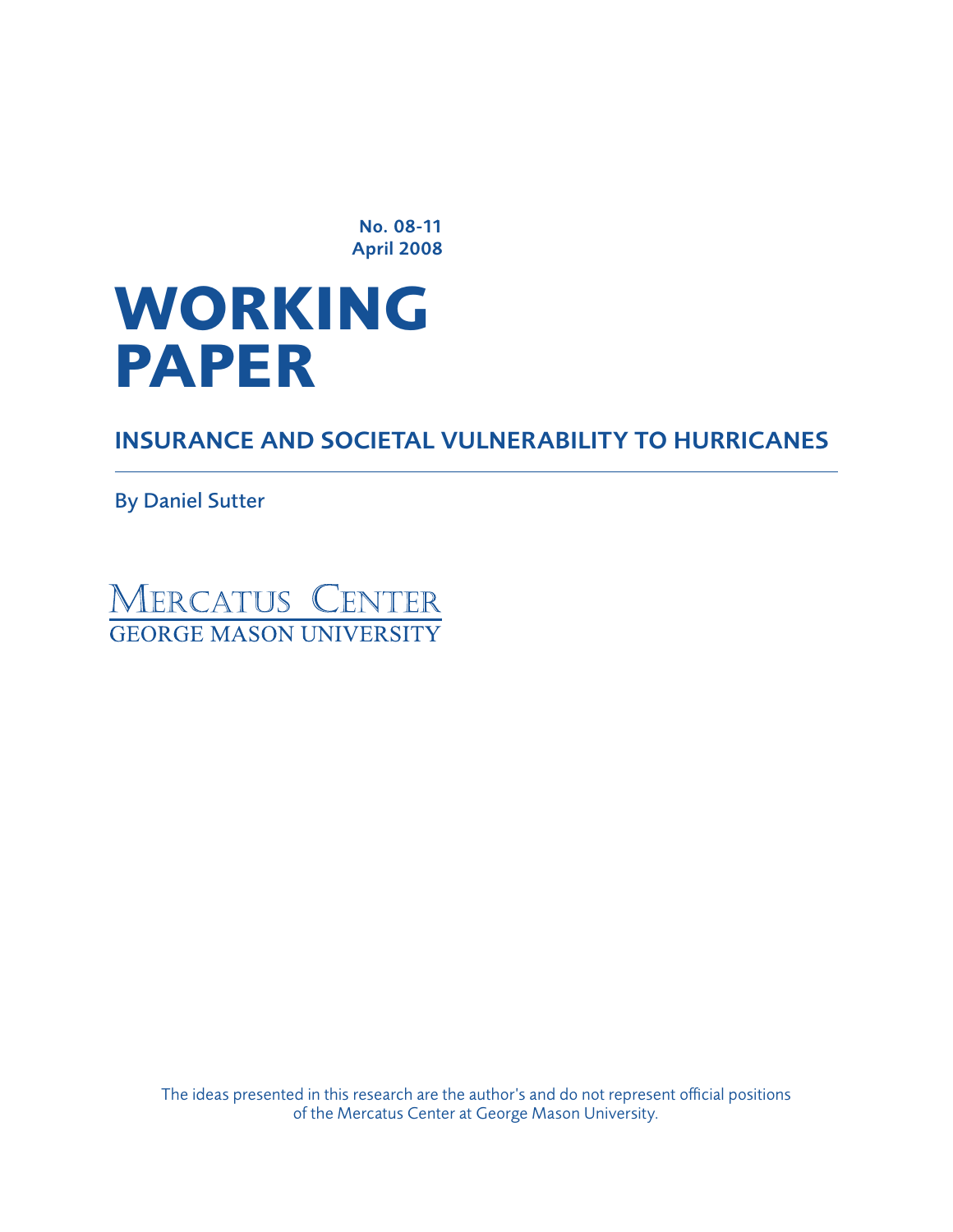**Insurance and Societal Vulnerability to Hurricanes**

**Daniel Sutter**

Department of Economics and Finance University of Texas - Pan American Edinburg, TX 78539-2999

This research was supported by the Mercatus Center's Global Prosperity Project.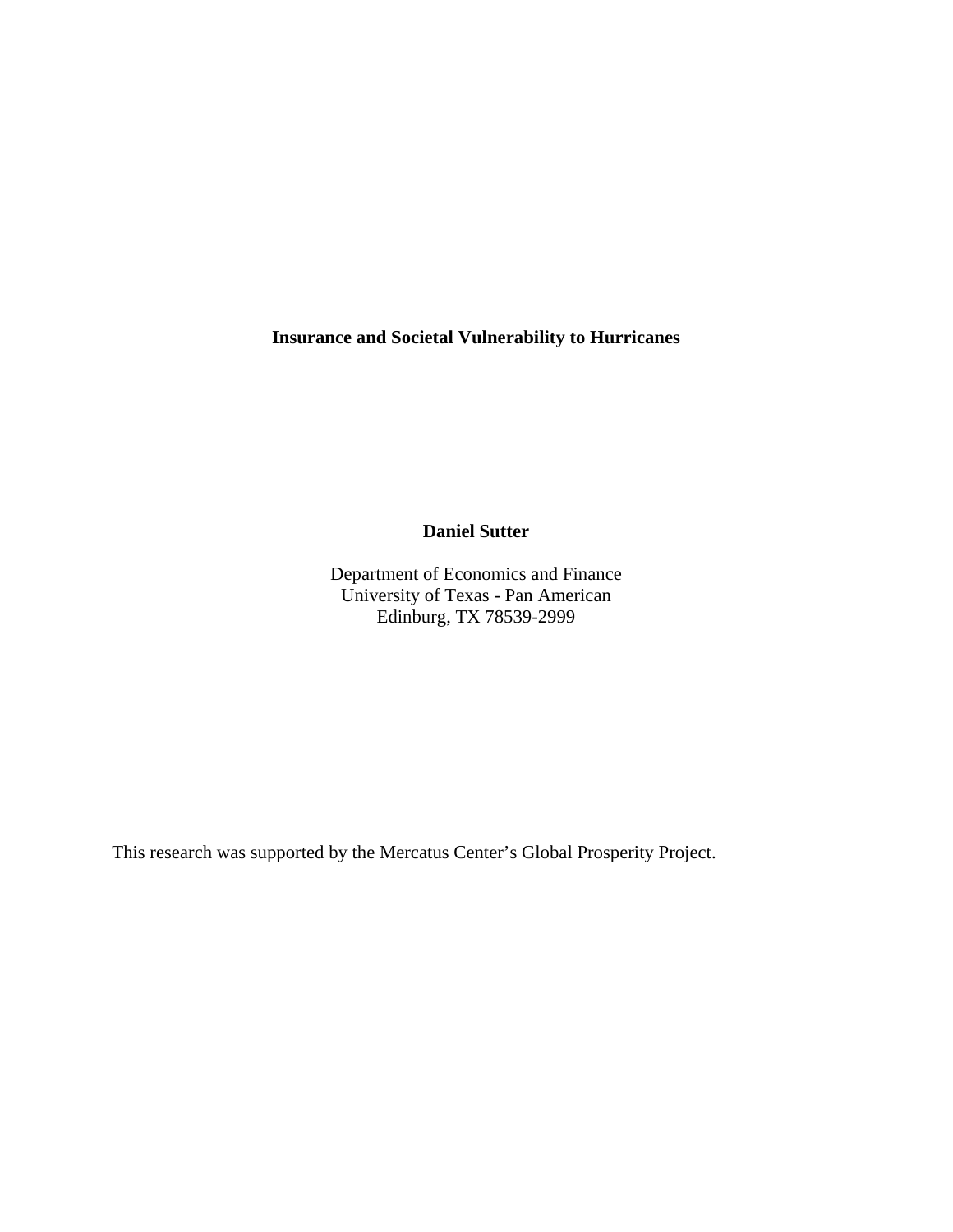#### **Insurance and Societal Vulnerability to Hurricanes**

#### **Abstract**

 Katrina demonstrated the growing vulnerability of the United States to major hurricanes. This paper analyzes the sources of growing hurricane vulnerability, or increasing numbers of persons and real property in coastal counties in U.S. Atlantic and Gulf counties since 1950. The analysis specifically focuses on policy interventions in insurance markets, or states with "hurricane pool" residual market mechanisms. Regressions show that coastal county growth increased after establishment of a pool by 16,000 to 22,000 persons and 4,000 to 6,000 housing units per decade. But hurricane pools do not affect the percentage growth rates of population or housing units. Direct election of insurance commissioners may have contributed to growth as well, but this increase fails to attain statistical significance. Together these results indicate a possible significant role for insurance subsidies as driving coastal population growth. A landfalling hurricane did not slow growth during a decade, but counties with greater hurricane risk also grew significantly faster, which may be evidence that people ignore hurricane risk in making location decisions.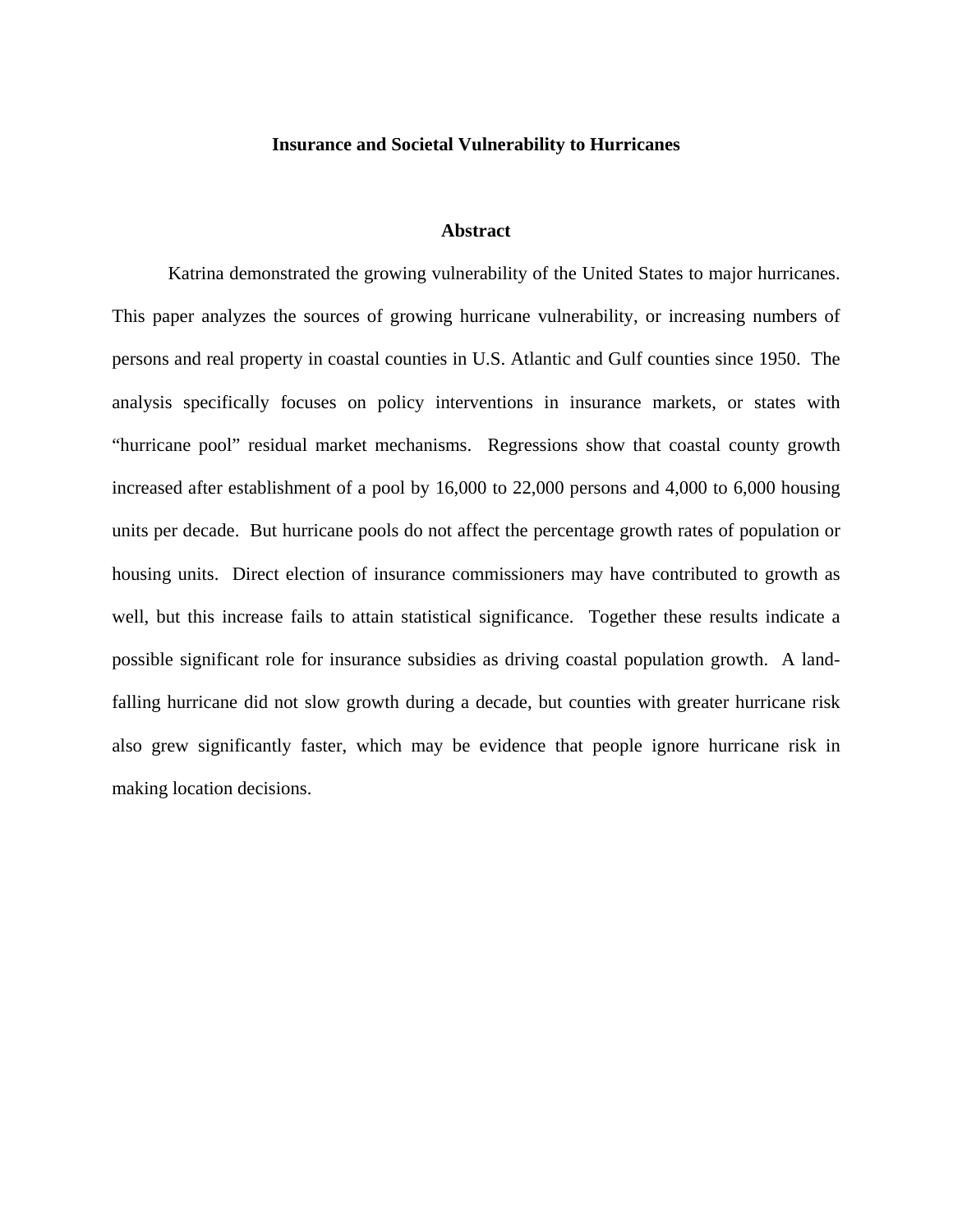#### **1. Introduction**

Hurricane Katrina in August 2005 was the costliest natural disaster in U.S. history and brought national attention to the escalation of societal impacts of hurricanes. While Katrina garnered most of the attention, seven of the thirteen costliest hurricanes to strike the continental United States occurred in 2004 and 2005, and nine of the thirteen costliest hurricanes on record have occurred in the past twenty years (Blake, Rappaport and Landsea 2007). The hurricanes of 2004-05 illustrated the vulnerability of the insurance market to catastrophic losses, as well as the near certainty of generous government assistance after a disaster.

 Increasing coastal populations drive much of the increase in hurricane costs. Figure 1 displays this growth, plotting the percentage of U.S. population residing in counties on the Atlantic and Gulf of Mexico coasts during the  $20<sup>th</sup>$  Century. The coastal population has increased from 5.9 million to 35 million, and from 7.7 to 12.4 percent of U.S. population. This paper explores the sources of coastal population growth, specifically insurance policy, using a panel of Atlantic and Gulf coast counties from 1950 to 2000. Regulatory intervention in the insurance market takes numerous forms; since 1968 seven states have created residual markets or hurricane insurance pools for homeowners unable to attain insurance in the regulated market. The insurance pools seemingly provide a mechanism for insurance subsidies and inefficient coastal growth. But coastal county growth can result from other sources as well. For instance, considerable evidence suggests that people ignore low probability, high consequence events like hurricanes, and thus excessive exposure may result from biased decision making. Coastal population growth could also be a product of rising national wealth and may not involve inefficiency at all.

This paper attempts to discriminate between these hypotheses for growing hurricane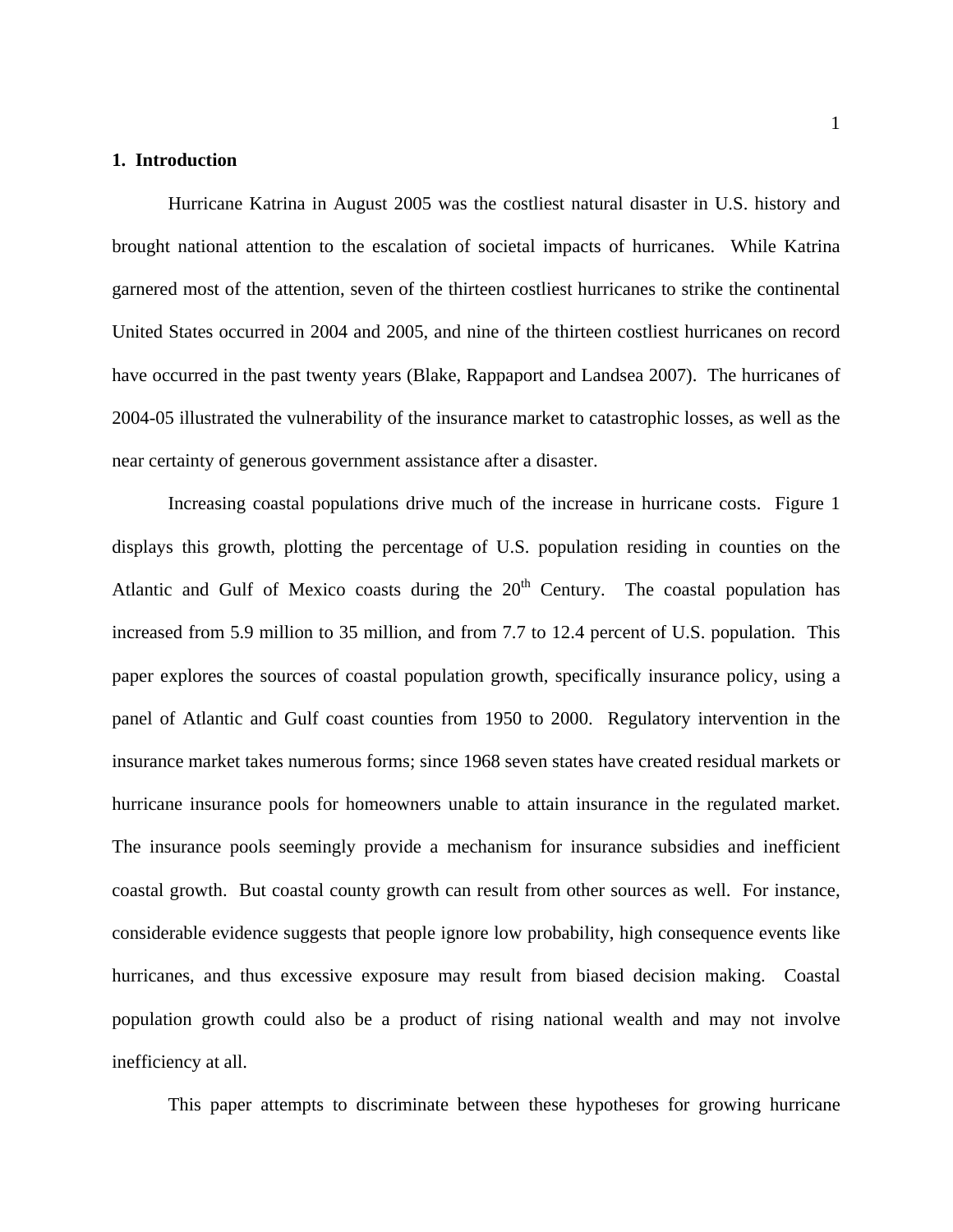vulnerability. I find a statistically significant and substantial impact of hurricane pools on the change in coastal county population and housing units, about 20,000 additional persons and 6,000 housing units per decade, consistent with increasing subsidies for coastal residents. But wind pools have little or no effect on the percentage change in coastal population or housing units. The election of insurance commissioners may also increase growth, although the effect is not statistically significant in regression analysis. I find that the impact of hurricane pools on coastal growth is mainly concentrated in the states which also have appointed insurance commissioners, which is consistent with elected commissioners catering to policy holders with below market rates for high risk properties. The counties subject to the greatest risk of a landfalling hurricane have indeed grown fastest, and this is consistent with excessive discounting of hurricane risk due to low probability event bias.

 The remainder of this paper is organized as follows. Section 2 discusses the three competing hypotheses for growing hurricane vulnerability in greater detail. Section 3 discusses the measures of county growth employed here, based on both population and housing units, and the insurance market policies which could affect coastal growth. Univariate comparisons indicate that state hurricane or wind insurance pools and election of state insurance commissioners increase population and housing unit growth. Section 4 presents the regression results, and section 5 offers a brief conclusion.

#### **2. The Growth of Coastal Populations**

 Economists have studied migration in an expected utility framework. An individual or household will migrate if the resulting increase in expected utility exceeds the cost of migration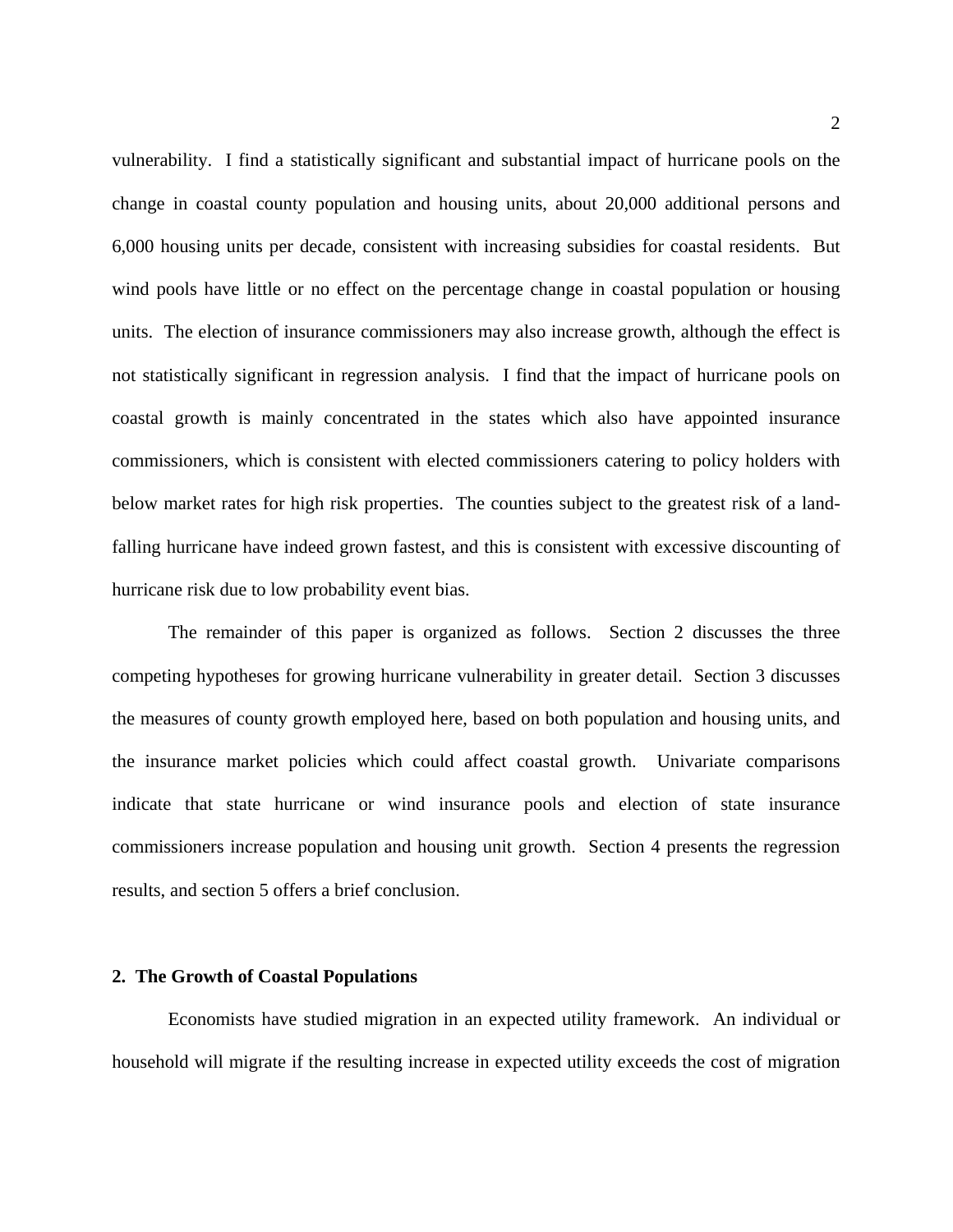(Sjaastad 1962).<sup>1</sup> For the case of a decision to live or operate a business on a hurricane exposed coast, individuals should compare the benefits of a coastal location with the extra costs due to damage from periodic hurricanes. The two main types of hurricane damage, storm surge flooding and wind damage, are concentrated along the coast, and thus safer locations will exist not too far inland. For a given quality of construction, expected hurricane damage is higher for coastal locations. The greater potential for loss could lead to investment in higher quality construction or perhaps enactment of stricter building codes in the coastal area, which will reduce property damage from hurricanes, compared to similar construction inland. Nonetheless, a coastal location entails higher costs than an inland location.

 Households and businesses will locate in a hurricane prone coastal area if they perceive private net benefits relative to an inland location. The amenity of a coastal location is the primary benefit. Property owners or renters likely capture the amenity value of coastal living, so I ignore the potential for external benefits. But hurricane costs can be shifted to third parties, and property owners may misestimate, and most problematically underestimate, expected hurricane damage. Thus we can differentiate three different cases under which an individual or business may locate on a hurricane exposed coast:<sup>2</sup>

1. The benefits may exceed the costs of coastal development, which are entirely privately borne and accurately perceived. Coastal growth in this case is efficient.

<sup>&</sup>lt;sup>1</sup> For a discussion of economic models of migration as they relate to hurricanes and evacuation, see Landry et al. (2007).

 $2$  Development in coastal areas may create environmental costs like the loss of wetlands in addition to hazard related costs. This analysis focuses on total growth in coastal counties and not the important issue of where within the county the growth occurs, which will affect environmental costs.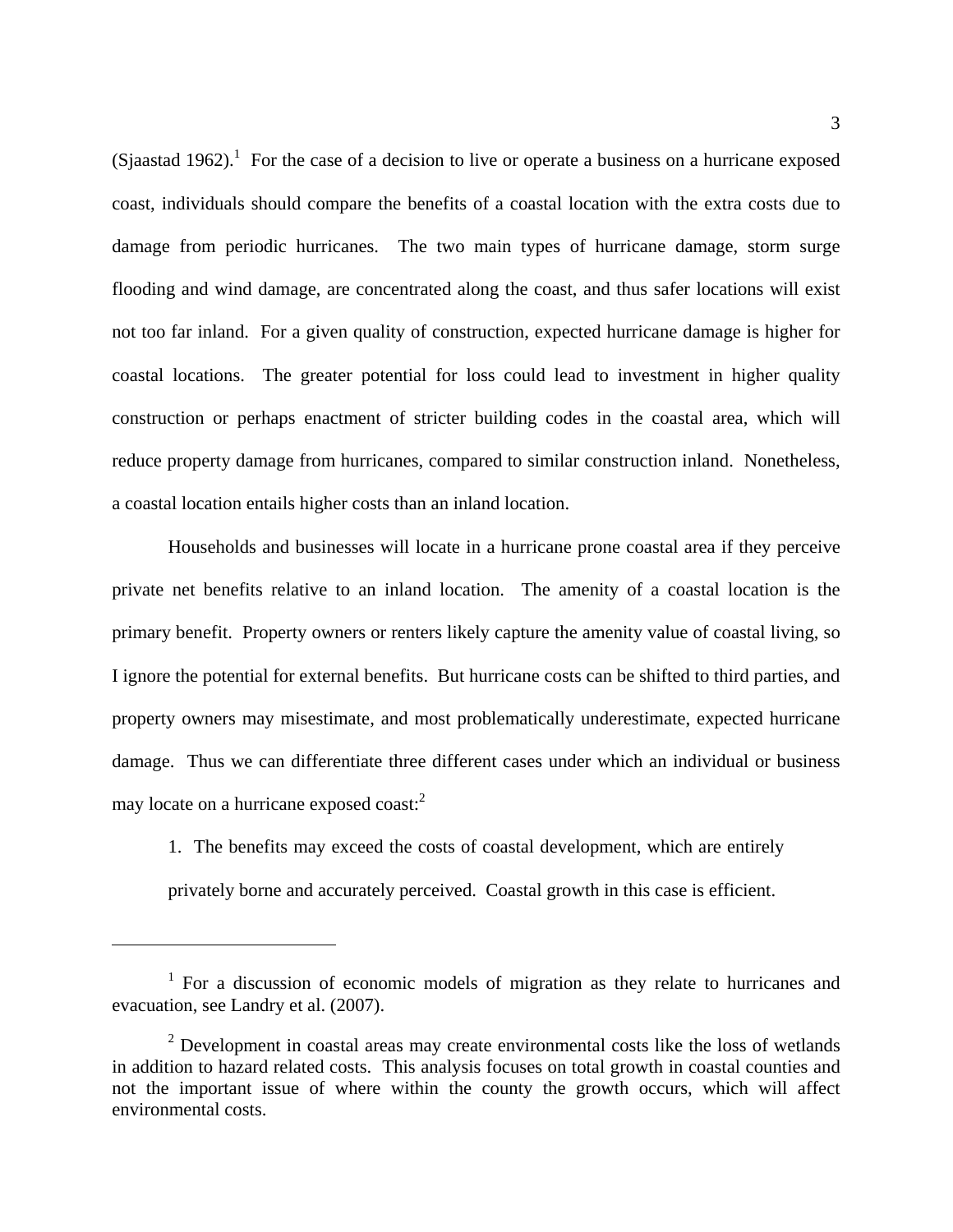2. Costs are completely internalized, but individuals underestimate the expected costs, due to low probability high consequence event bias or myopia, so benefits may exceed perceived costs but fall short of the true costs. Development in this case is inefficient.

3. Individuals accurately perceive expected hurricane costs, but some of the costs are shifted on to third parties, so benefits exceed private costs but are less than the

full costs. Development in this case is inefficient.

The location decisions made by individuals and businesses determine the population of coastal counties. How do these alternatives explain the increase in coastal county populations and their growth relative to non-coastal areas?

 Efficient coastal growth occurs when benefits exceed the full cost of hurricanes. In this case increasing populations result from increasing benefits, decreasing costs, or both. Rising national wealth would increase benefits or willingness to pay, as more and more Americans can afford to live or vacation near the ocean. Increasing wealth might fuel migration to coastal areas, and the counties which offer the greatest amenities, say the best beaches or urban areas, should grow the fastest among coastal counties. Improved hurricane forecasts reduce the cost of coastal living (Sadowski and Sutter 2005). Poorly monitored and forecast hurricanes might surprise residents and vacationers who are unable to evacuate. This was the case in 1900 in the Galveston, Texas hurricane, the deadliest hurricane in U.S. history, which struck the city without warning and killed an estimated 8000 persons. Effective warnings allow evacuation prior to landfall, eliminating (or drastically reducing) the risk of death and injury, and consequently reducing the full cost of coastal living.

Individuals might discount the possibility of a hurricane and thus underestimate the cost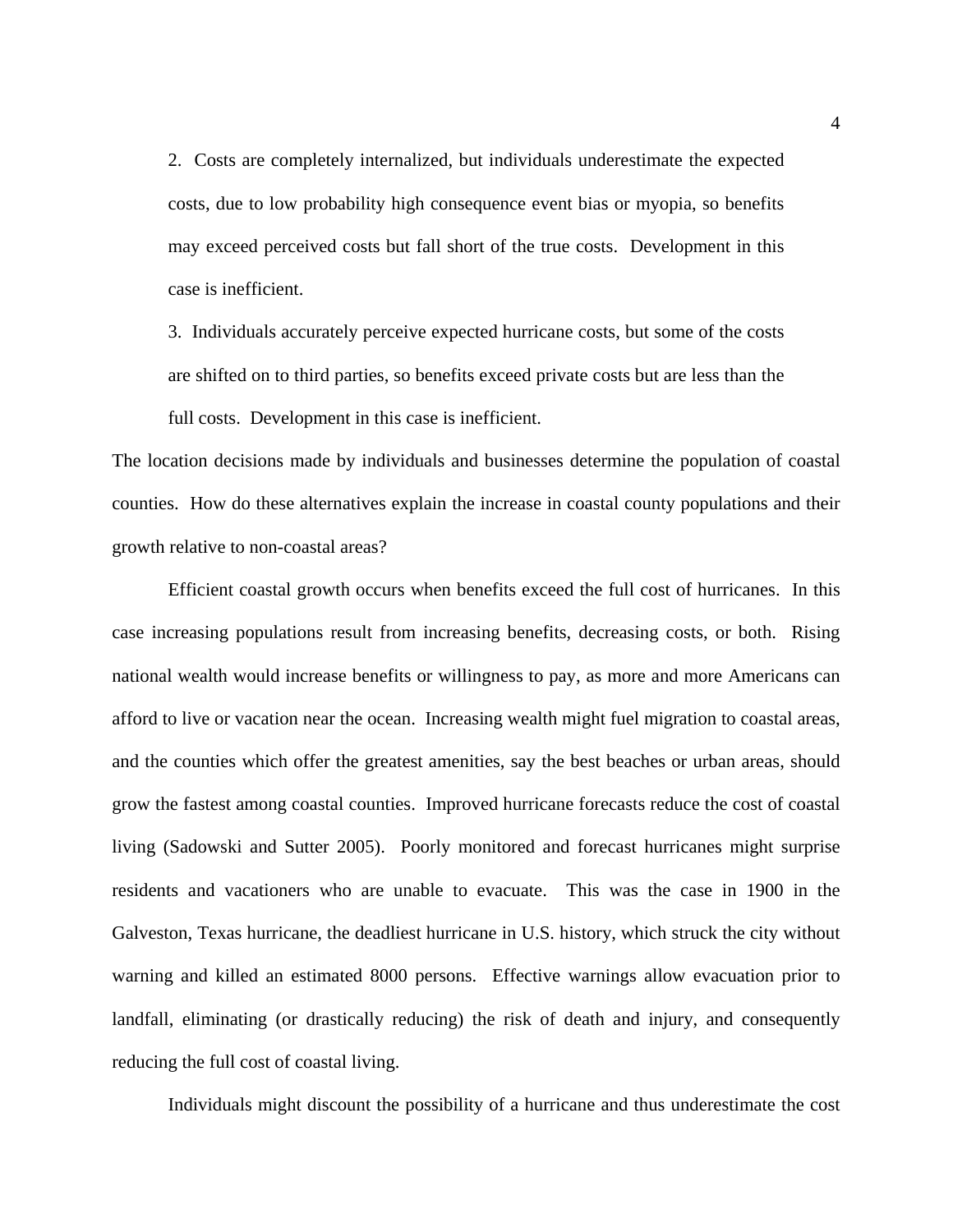of a coastal location. Considerable evidence suggests that people treat the small annual probability of natural disasters like hurricanes as if it was zero (Camerer and Kunreuther 1989, Kunreuther 1996, Kunreuther and Pauly 2006). A prime example of low probability, high consequence event bias is the failure of people to insure against large losses, specifically not purchasing flood insurance available at subsidized rates (Kunreuther and Pauly 2004). The bias might result from a tendency of people to believe that such catastrophic events "won't happen to me," or they might have overconfidence regarding their ability to control circumstances if an event occurs, just as people tend to overrate their driving ability. The bias might also stem from cognitive dissonance, that one ignores hurricane risk if offered a lucrative a job in a coastal city.

 The prevalence of low probability, high consequence event bias remains controversial in the face of low rates of insurance against large losses, because of counterveiling evidence of responses to low probability risks. The low probability event bias implies that *differences* in low probability risks should not affect behavior. Yet previous research has found housing market price differentials for natural hazards, consistent with expected utility theory and reasonably accurate perception of risks. For example, Brookshire et al. (1985) and Beron et al. (1997) found that homes in areas designated by the state of California as at high seismic risk sell at a discount, and that the size of the discount declined after the 1989 Loma Prieta earthquake. Shilling, Benjamin and Sirmans (1985), MacDonald, Murdock and White (1987) and Spreyer and Ragas (1991) found that homes located in flood plains in three different Louisiana cities sold at a discount of approximately 6% relative to comparable homes located out of the flood plain. Hallstrom and Smith (2005) and Carbone, Hallstrom and Smith (2006) found that the growth of house prices in areas of two coastal Florida counties (Miami-Dade and Lee) most susceptible to storm surge flooding slowed after Hurricane Andrew, consistent with a greater perceived risk of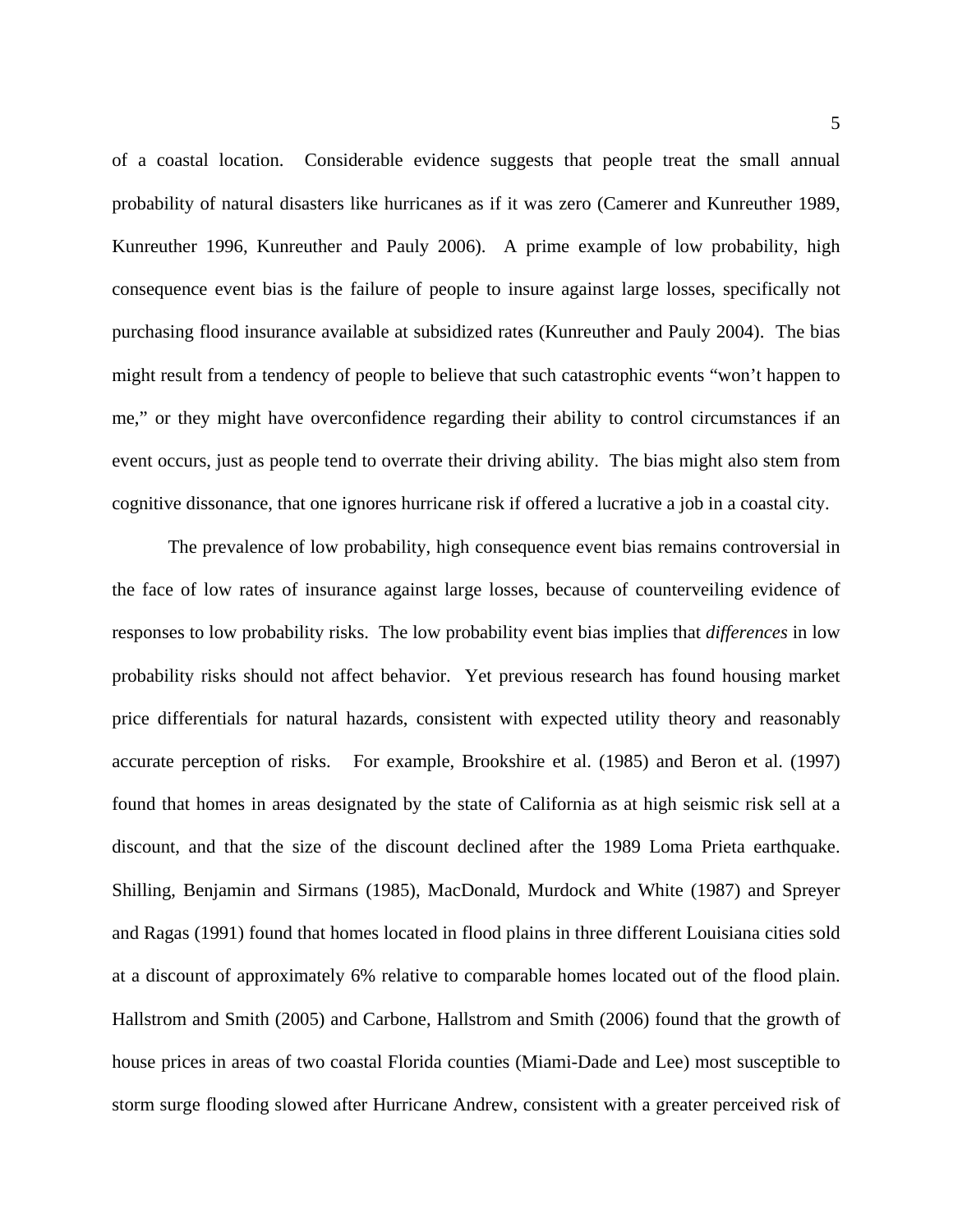hurricanes. Evidence of market responses to natural hazards is significant in evaluating the prevalence of low probability event bias because factors other than bias can explain a failure to insure against natural hazards. The prospect of government or private disaster relief after a hurricane, as has occurred on a massive scale with Hurricane Katrina, could also explain a lack of action prior to the event.

 Externalizing hurricane costs to third parties can also drive coastal growth. Hurricane damage can be externalized in a number of ways, including government and private disaster relief, the availability of property insurance at below market rates, and government funding of infrastructure (and its repair after a disaster) and structural hazard reduction measures like levees, sea walls and flood control projects. To explain increasing coastal populations, the proportion of costs shifted must have increased over time. Consequently this paper focuses on the potential impact of insurance subsidies on coastal growth. The availability of insurance at below market rates, either through government provided insurance as with the National Flood Insurance Program (NFIP), or through cross-subsidies in state regulation of the insurance market, also creates an externality. Since 1968 seven coastal states have established state run hurricane insurance pools to cover at a minimum wind and hail damage, while the NFIP was inaugurated in 1968. These represent two potential increases in insurance subsidies in recent decades, and could be contributing to increased societal vulnerability to hurricanes.

 Note that these three factors are not mutually exclusive and could involve complex interactions. The impact of an insurance subsidy depends on the number of individuals and businesses on the affected margin. Initially policies which shifted twenty percent of hurricane damage to third parties might affect few location decisions, but with rising national wealth, the same subsidy might affect the location of many more individuals or businesses. All three factors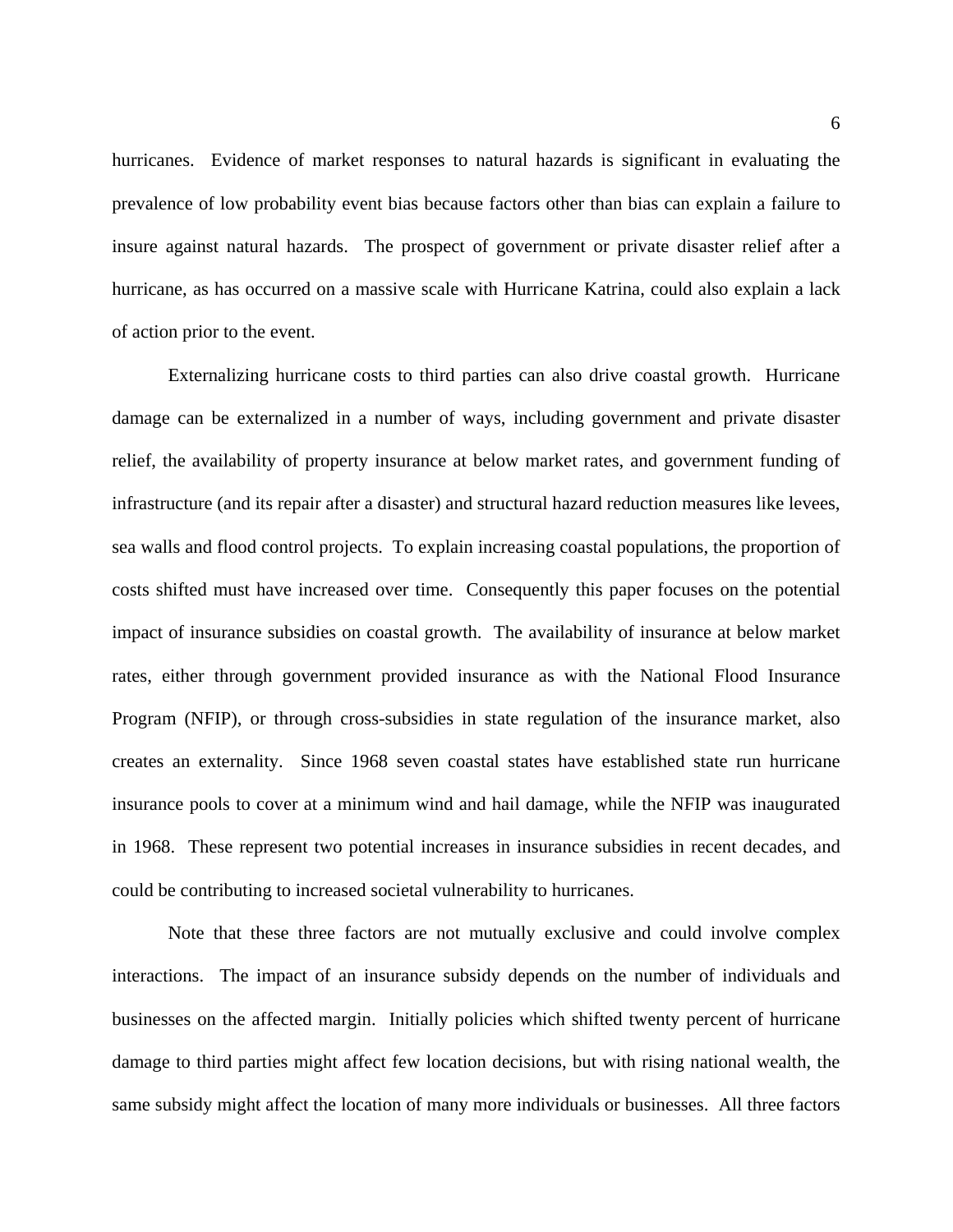have been linked with growing coastal populations. This paper attempts to test for the impact of these factors on the growth of coastal counties between 1950 and 2000.

#### **3. State Insurance Regulation and Vulnerability**

 The main independent variables of interest reflect insurance regulation policy, specifically state hurricane insurance pools. Since 1968, seven Gulf and Atlantic coast states have established state run pools to offer insurance to coastal residents: Louisiana (1968), North Carolina (1969), Alabama (1970), Florida (1970), South Carolina (1970), Texas (1971), and Mississippi (1987). The basic structure of the pools involves state administered rates, coverage limits, and terms of coverage. All of the pools offer at a minimum wind and hail coverage, although the trend is to offer full homeowners coverage. The pools collect premiums and accumulate a surplus to cover losses when a hurricane results in extensive damage. The funds do not charge market rates and consequently do not accumulate reserves sufficient to cover losses from major hurricanes. When losses exceed accumulated reserves, the funds implement assessments on insurance policies written in the state. Membership in the hurricane pool is a condition of a company license to write coverage in the state. Assessments are apportioned across insurance companies based on premiums written on defined (assessable) lines of business in the state. Thus an insurer's share of assessments is roughly equal to its share of premiums in the state on defined lines. Insurers can be given credit for policies voluntarily written in coastal areas eligible for coverage under the pool. Assessments can generally be "passed" on to policy holders, although since the assessments are similar to an excise tax on premiums, the legal incidence does not affect the economic impact of assessments. In some states, assessments reduce a company's state tax payments. Some states rely on reinsurance to cover a portion of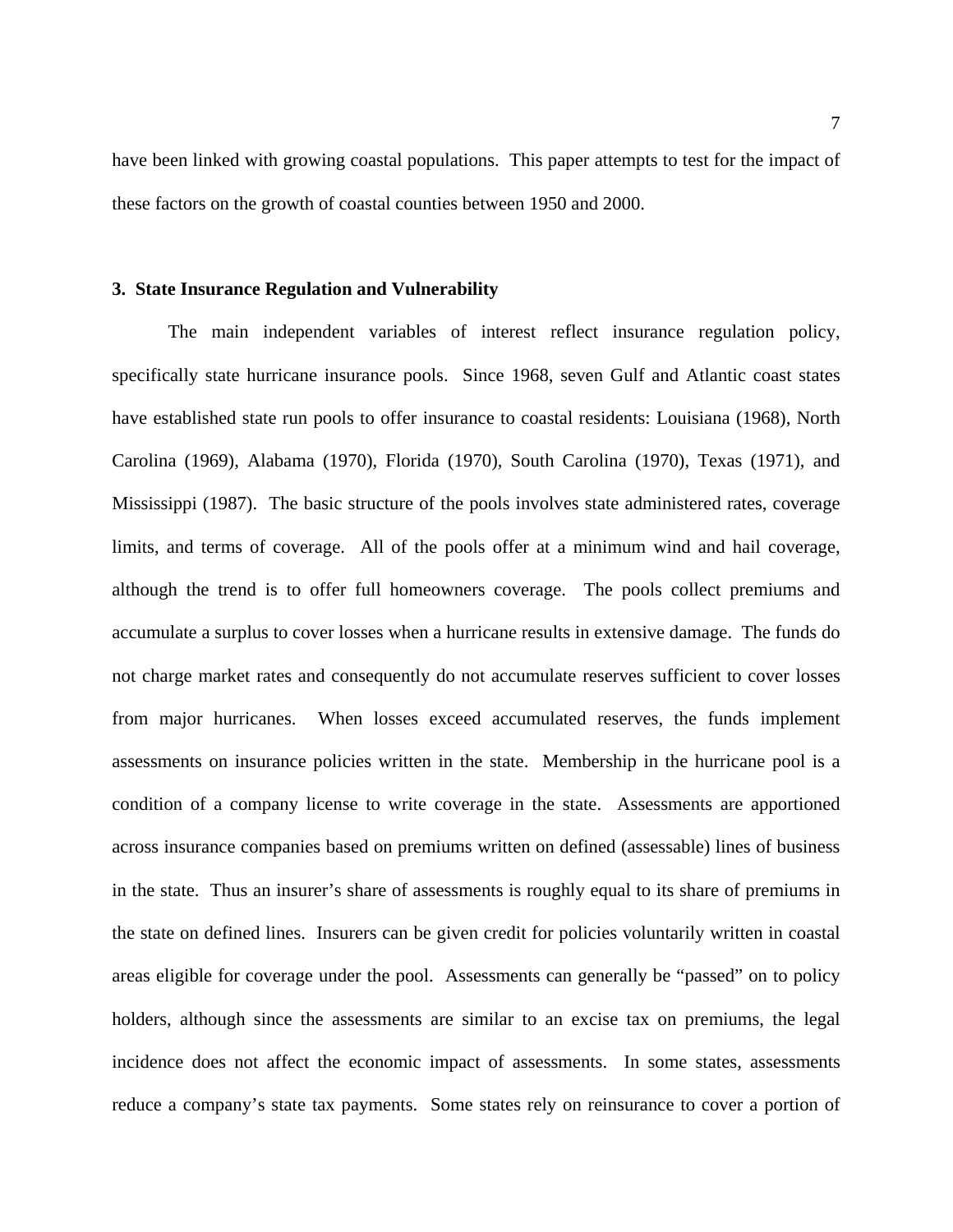excess losses, but insurance companies can potentially face enormous assessments. As of early 2007, the seven hurricane pools had over 180,000 policies in force and total potential liability of \$550 billion.

 State hurricane pools effectively provide cross-subsidization of high risk properties in coastal areas, but post event assessments instead of above market premiums in low risk areas of the state comprise the transfer mechanism. State governments also might provide direct assistance to wind pools; Florida made a legislative appropriation to its insurance pool, Florida Citizens Property Insurance, after the hurricanes of 2004-05, and Louisiana issued \$1 billion in revenue bonds to cover losses for Louisiana Citizens in 2006.

 State hurricane insurance pools may be a source of increased subsidies for coastal living, yet their impact on rates may be marginal. States regulate the insurance industry in numerous ways, including control over rates, and regulators may suppress rates for high risk customers even without a hurricane pool. Nine of the 11 Atlantic coast states which do not have hurricane pools have Fair Access to Insurance Requirement (FAIR) plans (Maine and New Hampshire are the exceptions). FAIR plans are residual market mechanisms which provide insurance for homeowners and businesses which cannot obtain insurance in the voluntary market. States established FAIR plans under Federal authorizing legislation in the 1960s in response to cancellation of policies in cities following urban riots. The extent of high risk wind coverage and subsidies within these FAIR plans is difficult to judge, but the websites of the Georgia, New Jersey, New York and Virginia FAIR plans all have extensive information about wind coverage, while the Maryland, Massachusetts and Rhode Island plans describe restrictions on the issuance of new policies when a hurricane or tropical system is in the western Atlantic. These states may have sufficiently limited hurricane exposure to be able to subsidize high risk properties without a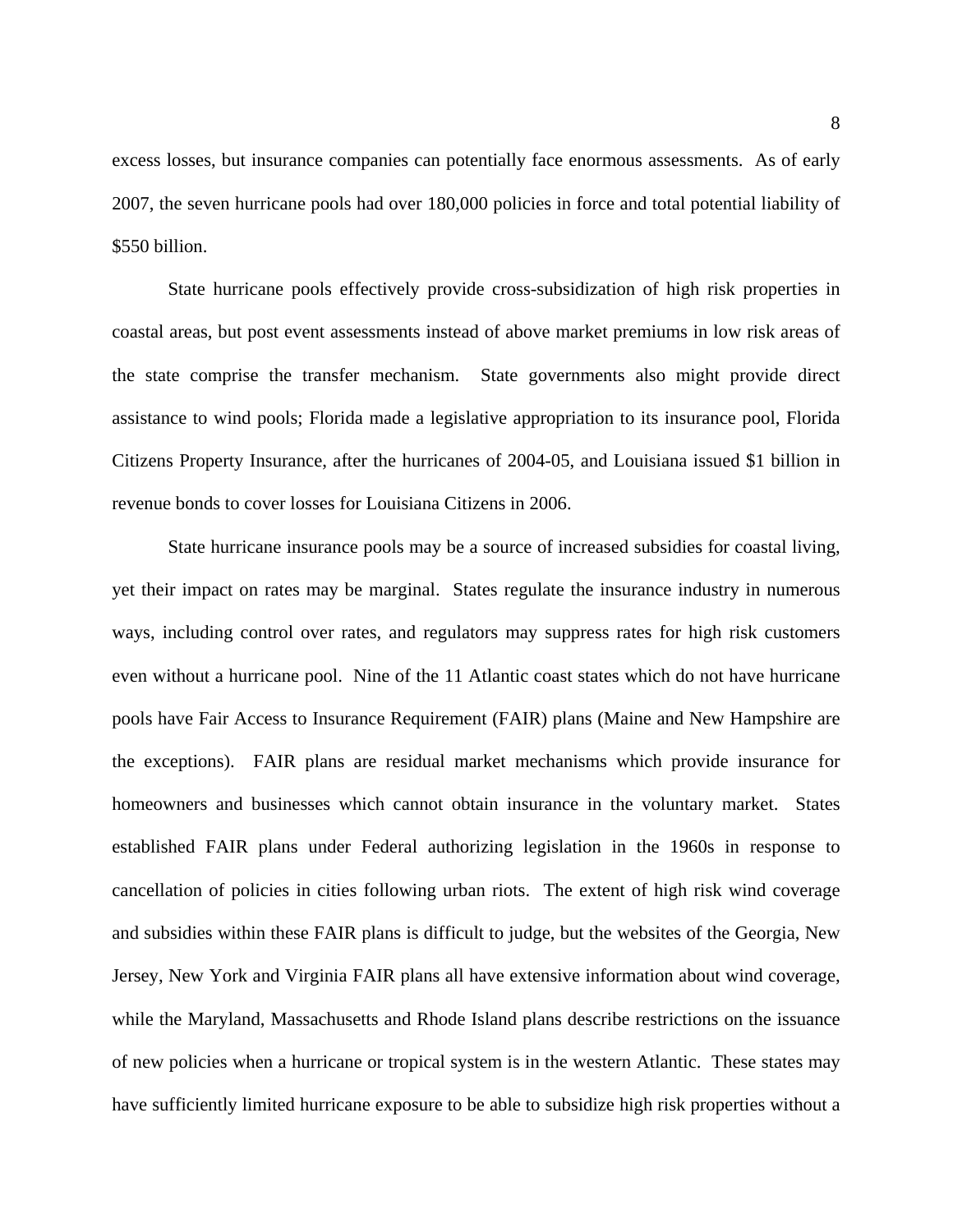dedicated wind or hurricane pool. Thus states with hurricane pools might not offer greater subsidies than the other coastal states. In addition, the states with hurricane pools might have subsidized coastal properties prior to establishment of the pool. Thus the marginal impact of a hurricane pool on coastal populations *may* be modest.3

 States regulate the insurance industry, and governors appoint insurance commissioners currently in 39 states. But some states elect insurance commissioners, and elected commissioners could easily pursue different policies than appointed commissioners. An insurance commissioner is a single issue contest, while appointment of an insurance commissioner is but one of numerous policy choices lumped together in a gubernatorial contest. Indeed, elected commissioners see more likely to protect domestic insurers relative to out-ofstate companies (Meier 1991). $4$  Elected commissioners might differ in their propensity to subsidize high risk coastal properties. As of 2000, six states along the Atlantic and Gulf coasts elected insurance commissioners.<sup>5</sup> Coastal residents could easily form an influential voting block in an insurance commissioner race, and certainly the coastal residents who benefit from subsidized insurance will be knowledgeable about insurance policies.

I examine two measures of coastal county growth, population and housing units.

 $3$  An impact of hurricane pools on growth may be a result of credibly signaling a long term commitment to subsidized premiums as much as necessarily lower premiums relative to states' FAIR plans or regulated insurance markets.

<sup>&</sup>lt;sup>4</sup> For theoretical treatments of why elected regulators might behave differently from appointed commissioners, see Spiller (1990) and Besley and Coate (2003). For evidence of an impact in traditional public utilities regulation see, while Ruhil and Teske (2003) finds that elected insurance commissioners regulate solvency differently than appointed commissioners.

<sup>&</sup>lt;sup>5</sup> Florida combined its insurance commissioner's duties with the appointed chief financial officer position effective as of 2002, so it had an elected insurance commissioner throughout the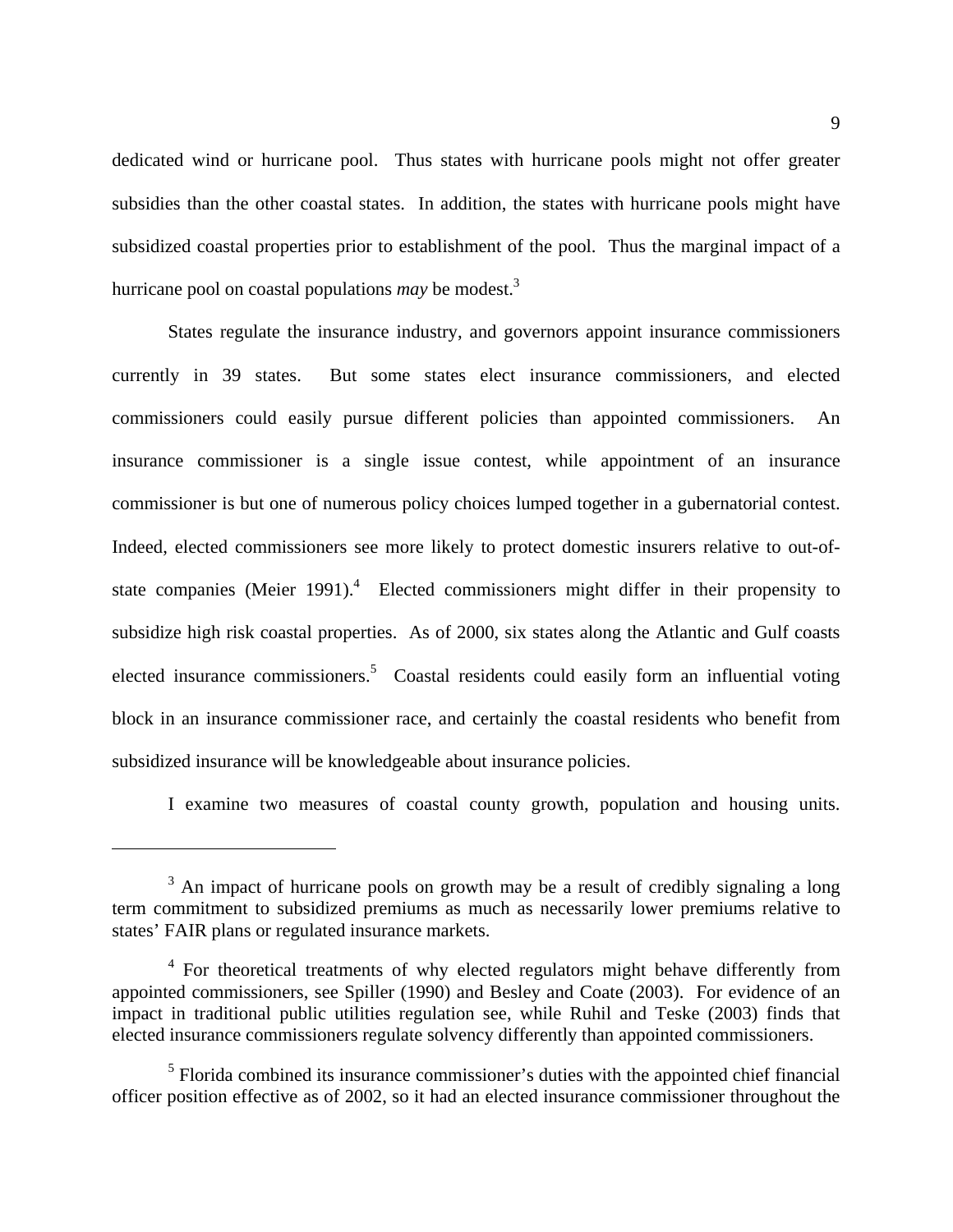Population is the most commonly studied measure of vulnerability, and reflects the potential for loss of life and property damage from future hurricanes. Census population figures reflect the main residence of households, and so do not include part-year residents or tourists. Rental property constitutes societal vulnerability, and an area with many condominiums or rental properties might have substantial property and many part year residents at risk yet have a small and stable permanent population as counted by the Census. My dependent variables are the change in population and housing units in a county between decennial censuses, *Difference Population* and *Difference Units*, and the percentage changes in these measures, *Percent Population* and *Percent Housing Units*. Whether the change in the number of persons or the percentage change in persons represents a better measure of societal vulnerability is debatable. At the least, growing populations over time tend to make similarly large percentage changes in population less likely.

 Table 1 displays summary statistics for the four measures of societal vulnerability, as well as the other variables discussed in the next section. The data set includes all counties on the Atlantic Ocean and Gulf of Mexico coasts of the U.S. I do not include counties with coast exposure only along bays or tidal rivers, for instance, along the Chesapeake Bay or Delaware Bay.<sup>6</sup> I do include counties in Connecticut and on the coast in the New York City area. My sample includes the five decades between 1950 and 2000, the post World War II period. The county decade is the unit of observation. I exclude counties with substantial boundary changes during the period, primarily in the Hampton Roads area of Virginia. The panel consists of 121

period of this study.

<sup>&</sup>lt;sup>6</sup> Thus I do not consider coastal zone counties as defined by NOAA. My interest is in the potential development for the high wind risk properties near the shore, where dense high value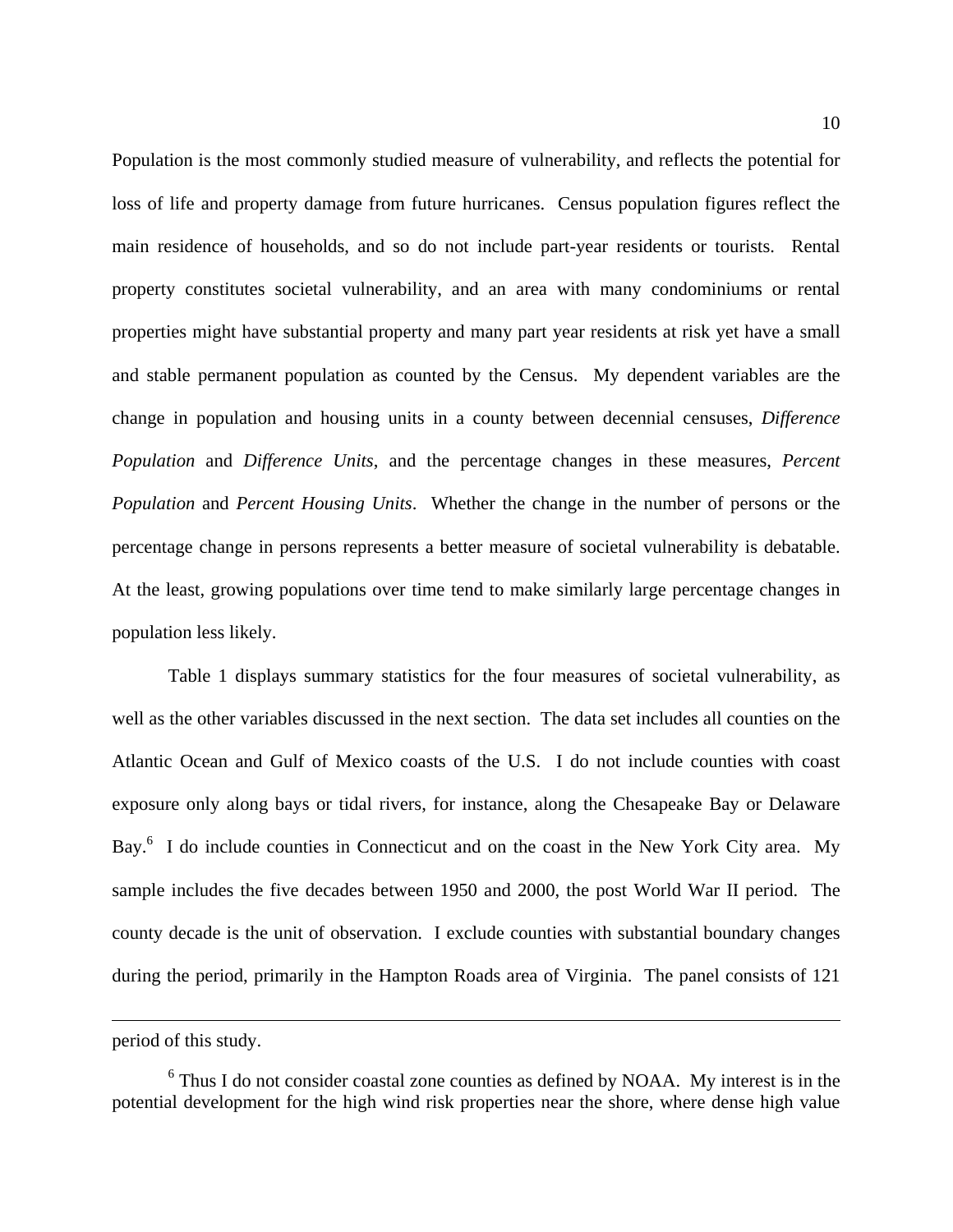counties for a total of 605 observations. The largest proportion of coastal counties are in Florida (34), followed by Texas (14), Louisiana (11), and North Carolina (8), with 32 percent of the 2000 population in Florida, followed by 23 percent in New York. The mean population change was an increase of 31,400 persons, with a range from an increase of 627,000 persons to a decrease of 371,000 persons. The average county had an increase of 16,350 housing units over the period, with a range from a 21,200 decrease to a 233,000 unit increase. The mean of county population growth rates was 28% over the period, with a range from a 23% decline to a 371% increase, with a mean 38% increase in units with a range from a 19% decrease to 289% increase. Figures 2 and 3 display the distribution of changes in population and housing units observed over the panel. Decreases in housing units were not as common as decreases in population. Growth in population and housing units is obviously correlated, with correlations of  $+.874$  for changes and +.922 for percentage changes. But the measures do not coincide. Housing units increased by 200% and population by 125% over the period, for a difference of 75 percentage points. Eighty six counties had growth rates in housing units that exceeded population by either more than 100 points or less than 50 points.

 Table 2 reports differences in mean values of population and housing unit growth for counties in decades with hurricane pools and for counties when hurricane pools were not in place. For the six states which established pools between 1968 and 1971, *Hurricane Pool* equals 0 for the 1950s and 1960s and then 1 for the 1970s, 1980s and 1990s, while for Mississippi counties, *Hurricane Pool* = 1 only for the 1990s. Counties grew faster in decades with hurricanes pools in place. The mean population change was a 35,250 person increase in counties in states with pools compared with a 29,130 person increase in counties without pools, a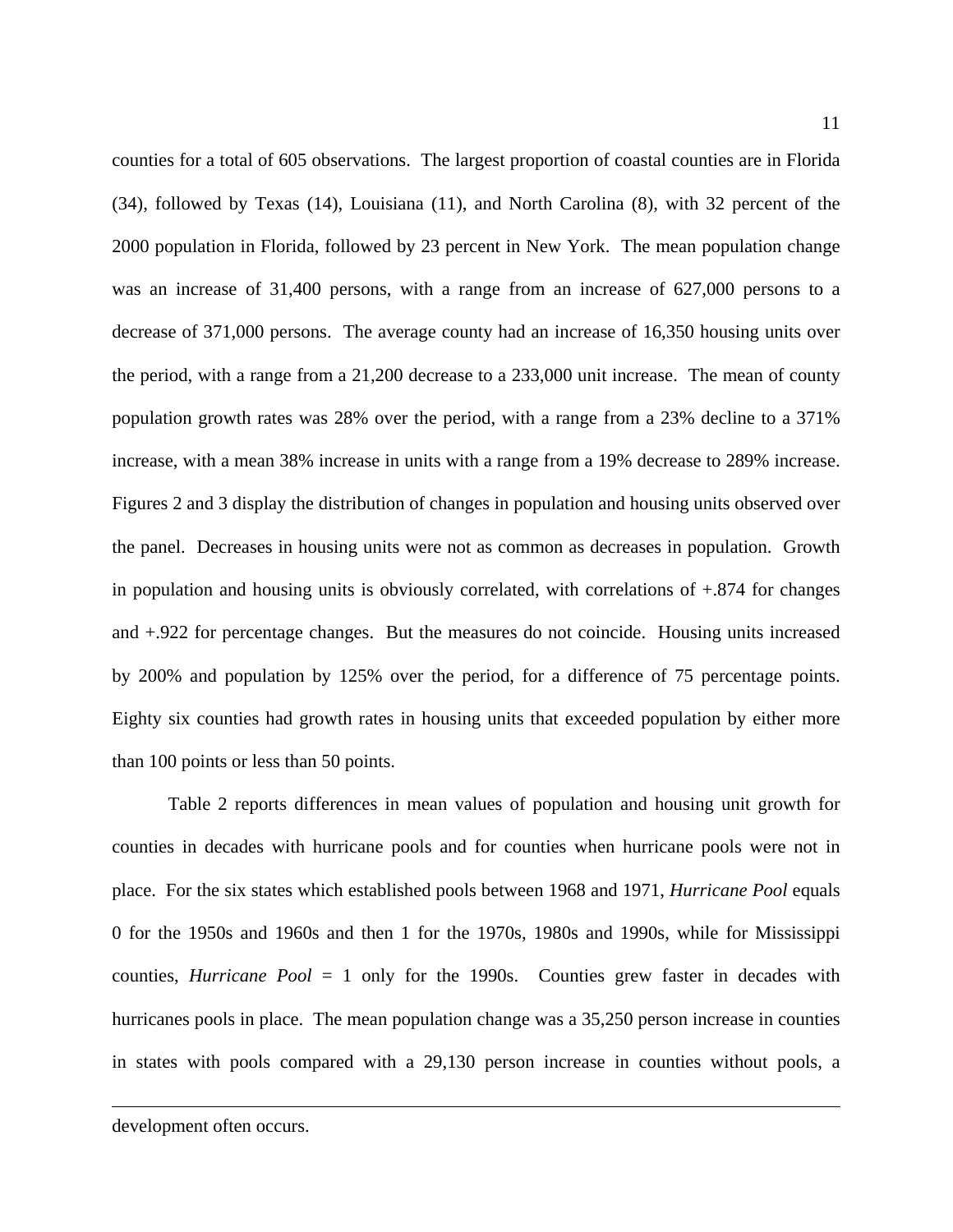difference of 21%. The counties during decades with hurricane pools had a mean increase of 19,940 housing units, compared with a mean increase of 14,220 units in counties without pools, or a 40% larger mean increase. Counties with hurricane pools also grew faster in percentage terms, 29.7% to 27.4% for population and 43.0% to 34.2% for housing units, but the increase in growth is more modest in magnitude. Table 2 next reports the mean values for the 77 counties in hurricane pools for the decades immediately prior to and following the establishment of the pool. Such a comparison controls for amenities as well as for longer term demographic changes in the nation as a whole. These counties grew significantly faster after the hurricane pools were established, with population growth about 60 percent larger in the subsequent decade and growth in housing units was 140 percent larger. The percentage changes for population were 26% before against 42% after and for housing units 34% in the preceding decade and 69% after.

 The last part of Table 2 compares growth in states with appointed and elected insurance commissioners. Coastal growth has been significantly faster in states with elected commissioners: average decade population growth of 35,800 versus 26,800 and average decade housing unit increase of 18,000 and 14,600 respectively. The difference in growth is also pronounced in percentage terms, 40% to 15% for population and 51% to 23% for housing units. Faster growth in states with elected commissioners is consistent with greater cross-subsidies in rate structures when commissioners seek to win votes directly, consistent with Besley and Coate (2003) who argue that elected regulators should be more proconsumer.

#### **4. Regression Analysis**

 I now turn to regression analysis to confirm if the mean differences observed in Table 2 associated with hurricane pools and elected insurance commissioners hold up when controlling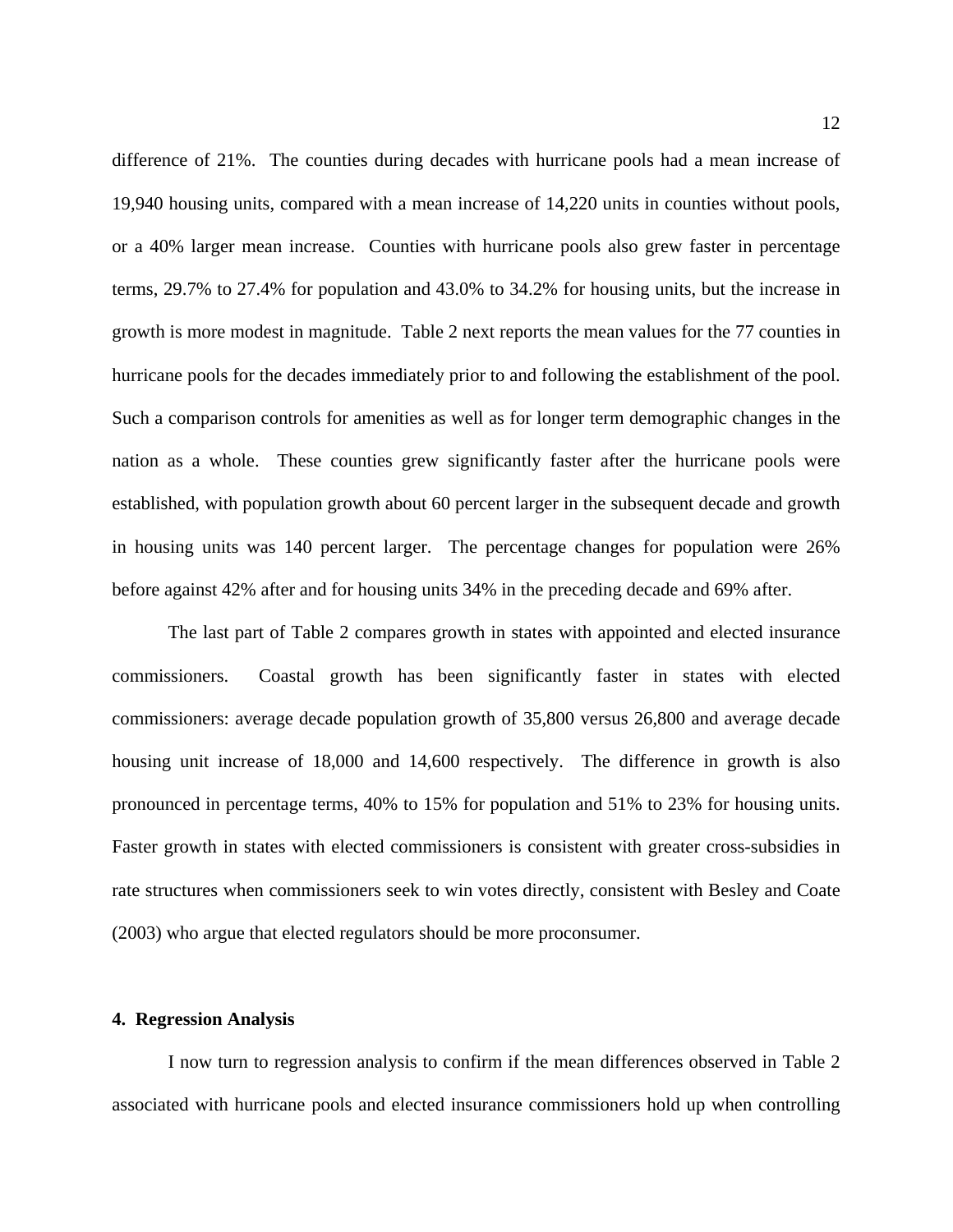for other determinants of growth. The analysis includes a number of control variables. One variable included in all of the models is the lagged growth in population or housing units. Growth in a county is likely to be correlated over time, and thus lagged growth can control for county specific factors. Another control variable is *Density*, the population density in thousands of persons per square mile at the beginning of the decade. The beginning population, scaled by land area, measures both the desirability of the area and the extent of prior building, which could affect the amount of undeveloped land remaining in the county and the potential for future growth. Consequently *Density* could either increase current growth if it signals amenities or decrease growth if reflecting escalating land prices. *Percent White* controls for the impact of racial preferences on the desirability of a coastal county as a potential place to live or vacation. *Percent Urban* controls for whether a county possesses the amenities of urban living in addition to the attraction of the coast. If proximity to urban living is an amenity, *Percent Urban* will have a positive sign, but urbanization could also drive up land prices and divert growth to other coastal areas. *State Population* is the percentage growth of the non-coastal counties of the state during a decade. This variable controls for factors affecting the overall desirability of a state during a decade and not just the coastal areas. If all counties in Florida, say, are growing fast, growth in the coastal counties of Florida is probably not being driven by coastal policies. State tax and spending policies, for instance, could be captured by this variable. *Major* is a dummy variable which equals one if a county was struck by a major hurricane, that is, one rated category 3 or higher on the Safir-Simpson scale of hurricane intensity during the decade and zero otherwise. About 16 percent of county decade observations experienced major hurricanes. A hurricane could reduce growth during a decade through two channels, one by diverting resources from new construction to rebuilding, and two by affecting perception of hurricane risk and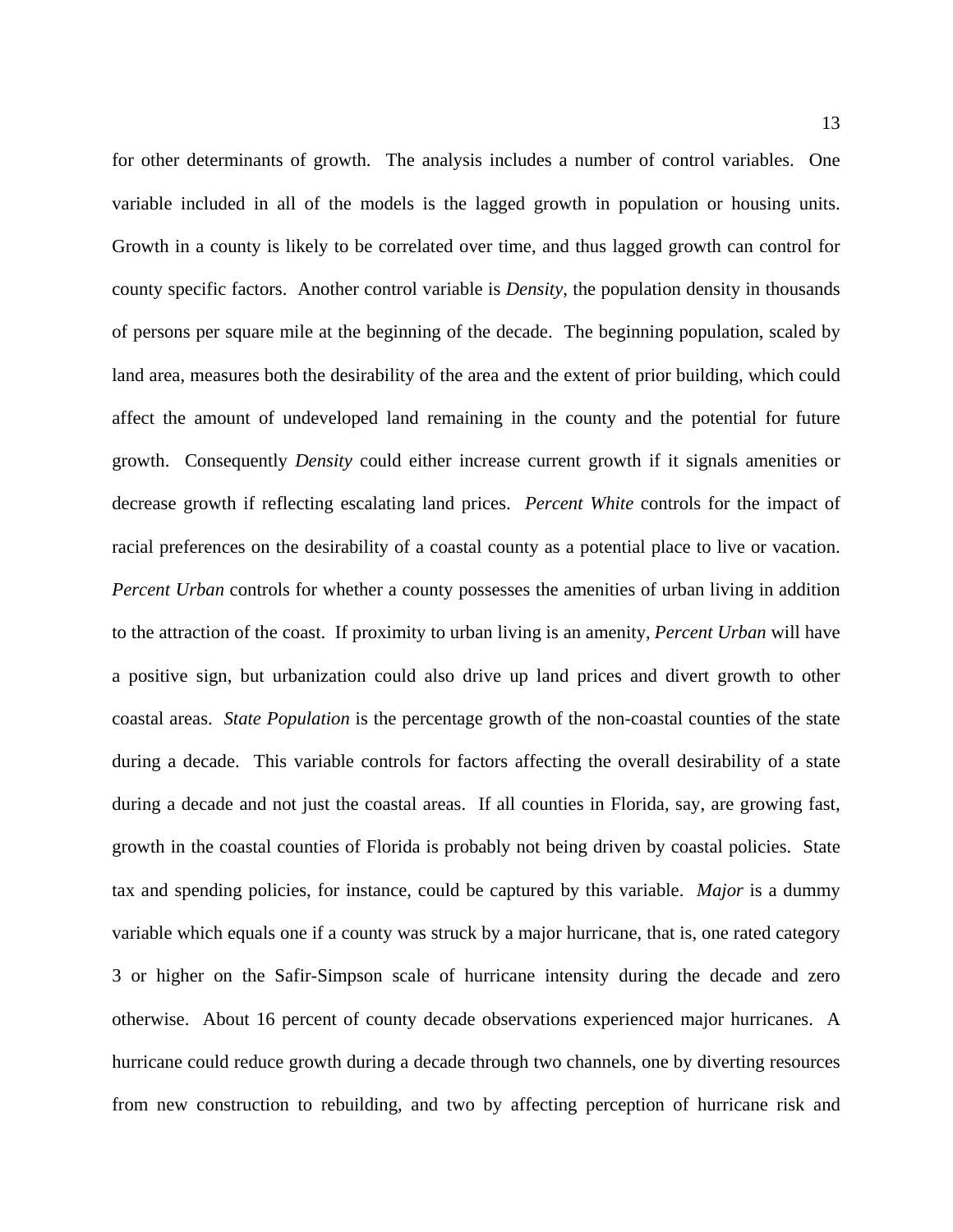desirability of the area. Galveston, Texas, provides an example of a city affected long term by a major hurricane. Prior to the 1990 hurricane, Galveston was a rival of Houston as the main port on the Texas coast, and Galveston's population was 85 percent as large as Houston's. By 1910, Galveston's population was only 47 percent of Houston's, and in 2000, Houston was 34 times larger than Galveston. *Probability Major* is the annual probability of landfall of a hurricane rated category 3 or stronger on the Safir-Simpson scale in the county, constructed from hurricane climatology data reported on the website of the National Hurricane Center. The mean annual probability of a major hurricane is .004, ranging from less than .001 to over .2 in South Florida.<sup>7</sup> A higher probability of a major hurricane increases the expected hurricane losses, and should reduce growth in a county, if people do not suffer from low probability, high consequence event bias. On the other hand, the probability of a major hurricane is constant over time and varies geographically and could potentially capture some of the desirability of counties with greater hurricane exposure.<sup>8</sup> The regression models include decade dummy variables to control for national factors affecting potential coastal growth during a decade, for instance, macroeconomic conditions or rising national wealth which might facilitate migration to coastal locations, or the introduction of air conditioning. Finally, the models include state dummy variables, which control for state specific conditions which do not vary over the sample period which might affect coastal growth. The state variables control for differences in amenity values, since the Florida dummy variable can control for the general attraction of the state. The state variables can also

 $7$  These values are not given for every county along the coast, but instead for different locations along the coast. Counties were assigned the nearest value, or the average of two values if approximately equidistant from two locations where the probability is reported.

<sup>8</sup> Similar variables are also constructed for *Any Hurricane* to strike the county and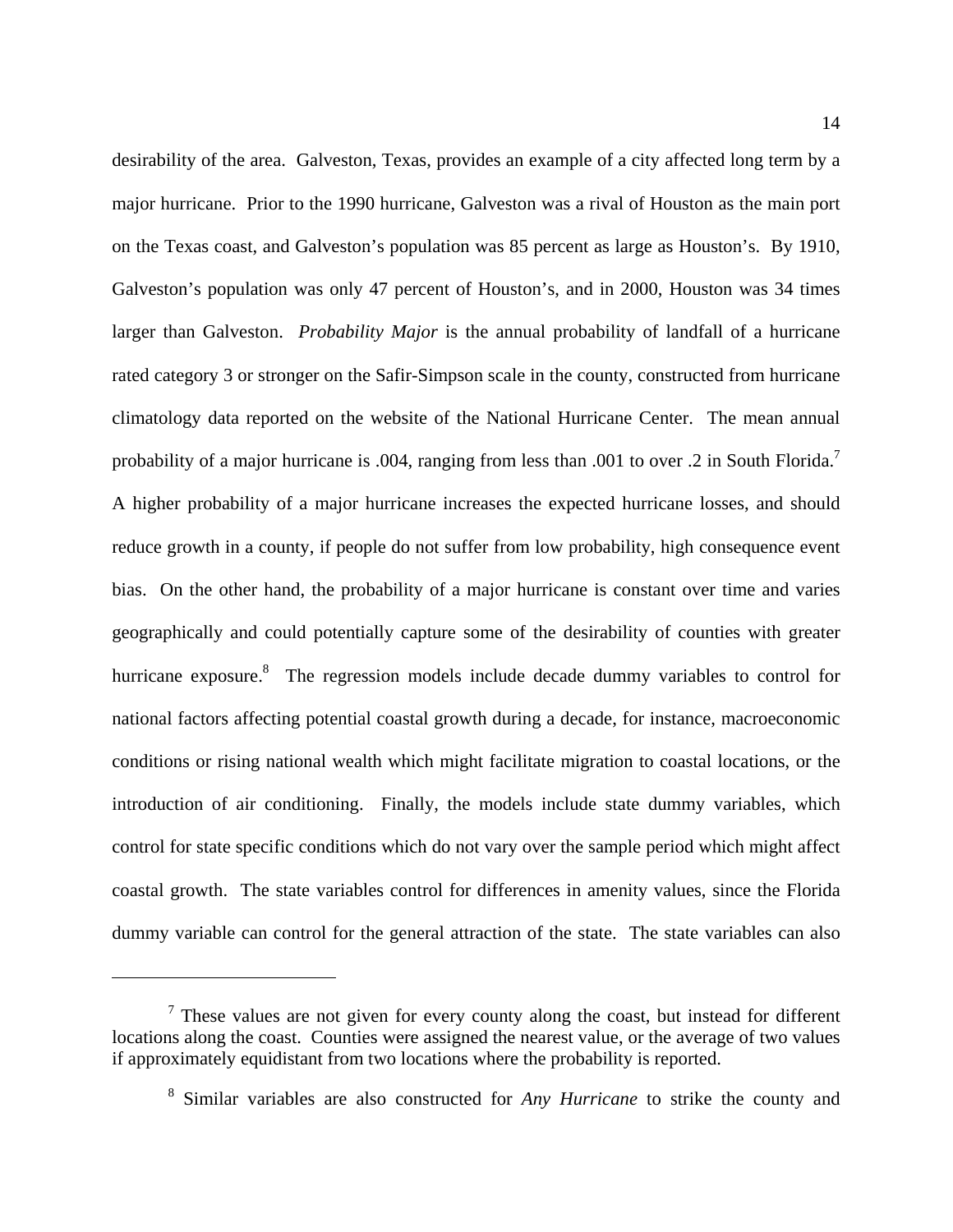control for elements of state policy which might affect the attractiveness of the state as a whole to new residents or businesses that are unchanged over time. The results reported in this paper use panel corrected standard errors.

 Table 3 examines the role of *Hurricane Pools* on coastal county growth. Two specifications for *Difference Population* and *Difference Units* are reported, with the second including *State Population* as a control. Establishment of a hurricane pool in a state is a statistically significant and quantitatively important determinant of county growth in three of the four specifications. In column (a), a pool increases the growth in population by an estimated 23,300 persons per decade, which is significantly different from zero at better than the 10% level. The regression estimate is substantially larger than the 6,000 person difference identified in the mean comparisons in Table 2, is almost equal to the mean decade increase in county population over the period, and is equal to about one third of the standard deviation. The estimate in (b) with *State Population* is smaller, 16,200 persons per decade. Most state wind pools were inaugurated around 1970, and thus the total effect over three decades is an estimated extra 50,000 to 70,000 persons due to the establishment of the pool. In column (c), a hurricane pool increase housing units in a county by about 6,400 per decade, which is also significant at better than the 10% level. The point estimate is just less than the difference in the mean comparison from Table 2, and equals about 35 percent of the mean decade change in housing units, about 25 percent of the standard deviation in the change in housing units. The estimated impact in (d) is again slightly reduced, or 4,500 additional housing units per decade, and that this

*Probability Hurricane* based on any hurricane strike.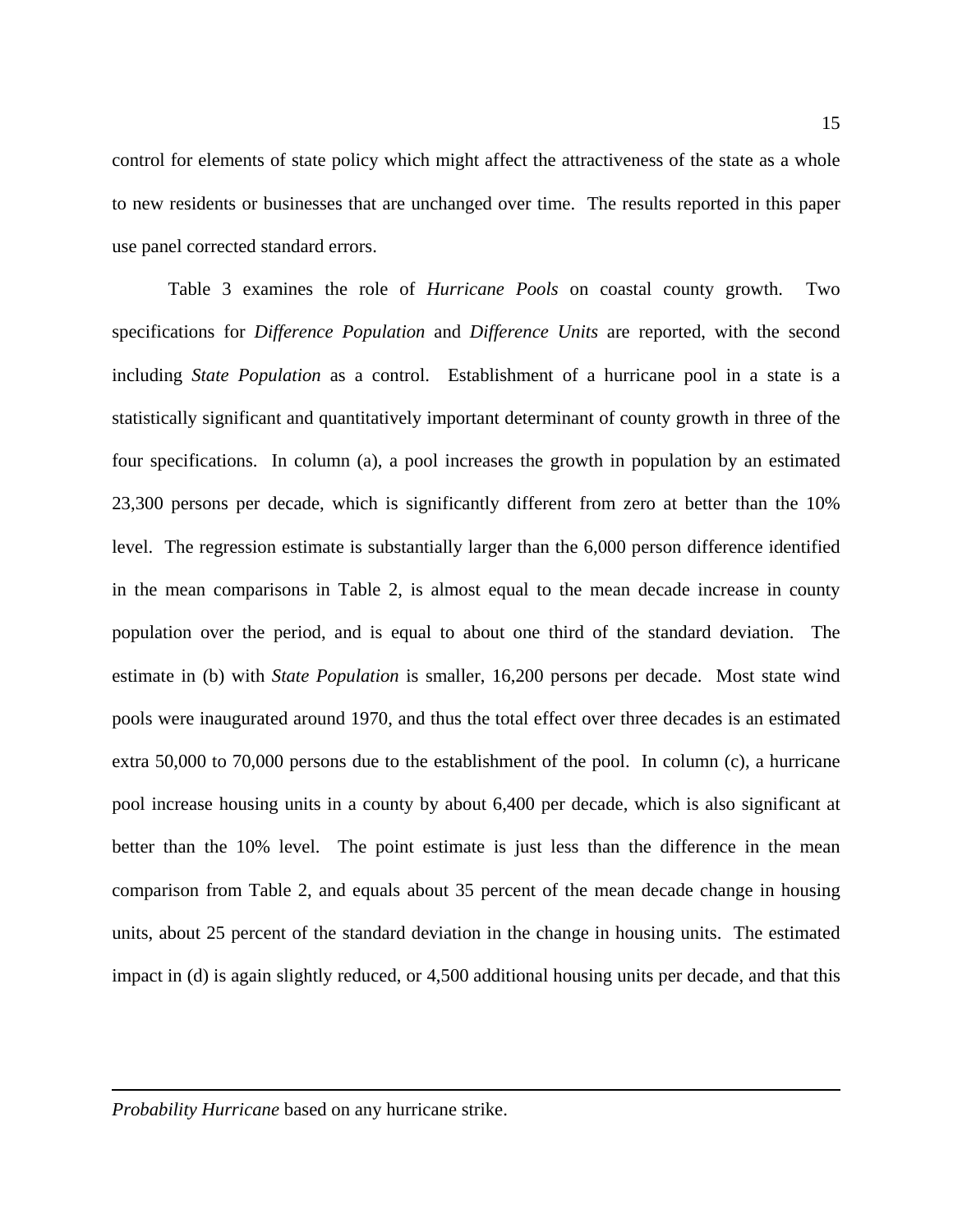estimate fails to attain significance at the 10% level.<sup>9</sup>

 $\overline{a}$ 

 The control variables have broadly similar effects across specifications. In no instance does the sign of significant coefficients change across the four specifications. One control variable which is significant (at better than the 1% level) in each specification is the lagged population or housing unit growth, which increases current growth as expected. About 50% of the previous decade's change in population persists to the current decade, while just over 60% of the housing unit increase persists. *Probability Major* also significantly increases growth in each specification. The impact is also quantitatively large, with a one standard deviation increase in hurricane risk increasing population growth by 20,000 persons and housing growth by 7,000 units per decade. Counties subject to the greatest hurricane risk have grown faster. Everything else equal, a higher hurricane landfall probability increases the cost of coastal living and should slow growth, so the positive sign on *Probability Major* may indicate that Americans exhibit low probability event bias as described by Camerer and Kunreuther (1989) and Kunreuther and Pauly (2004) and disregard the possibility of a hurricane. But low probability event bias actually predicts that *Probability Major* should be unrelated to growth; thus the positive sign on *Probability Major* may capture otherwise unmodeled local amenities, particularly for counties in South Florida with the greatest hurricane risk.<sup>10</sup> *Percent White* is not a significant determinant of

 $9$  Louisiana is the one coastal state without a well developed coastline, but instead largely has bayous along its gulf coast. Since Louisiana's coast is not developed, an argument could be made for excluding the state from the analysis. The regressions in Table 3 were run excluding Louisiana, which modestly increased the magnitude of the *Hurricane Pool* effect.

 $10$  The models were also estimated with variables controlling for the landfall of any hurricane over the decade and the probability of landfall of any hurricane in place of the variables just for major hurricanes. The estimated impacts of these variables for all hurricanes were slightly smaller than those for major hurricanes, as intuition suggests, and differences in the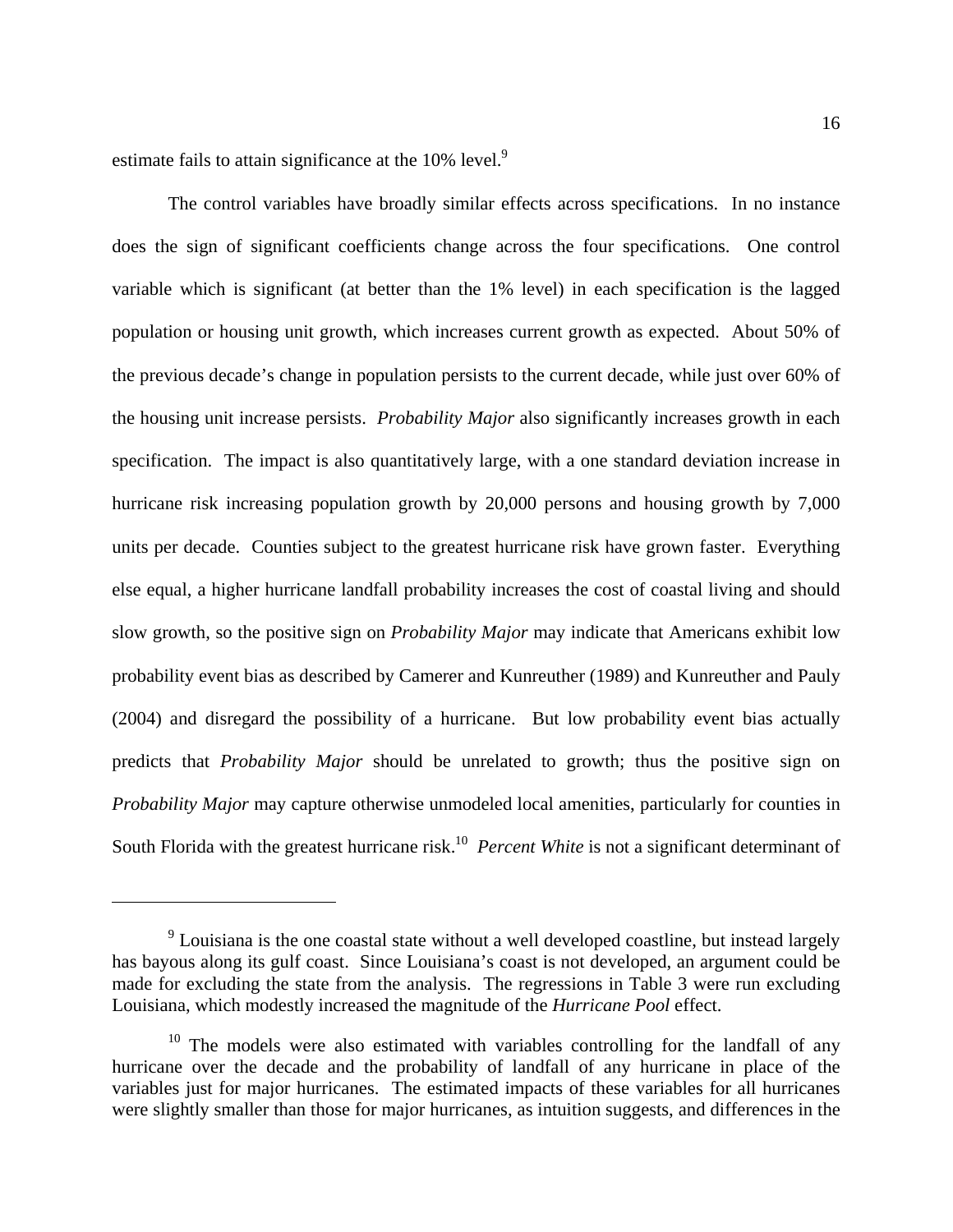population or housing unit growth, and so the racial composition of a county does not affect (significantly) the growth of a county. *Percent Urban* is significant in each specification, with a more urban population increasing growth, consistent with an urban amenity effect. *Density* has a negative point estimates consistent with crowding reducing growth, but fails to attain statistical significance. A hurricane during the decade had little impact on contemporary growth, as *Major* never attains significance, and the point estimates are small in magnitude as well. The decade dummy variables are generally individually significant and always jointly significant, with negative signs each time, indicating smaller growth in subsequent decades relative to the omitted category of the 1950s once controlling for other determinants of growth. The state dummy variables are highly jointly significant.<sup>11</sup>

 Table 5 presents the analysis of the percentage change in coastal county population and housing units. The same four specifications for the changes in population of housing units are presented. While a *Hurricane Pool* increases the change in the number of persons or housing units, it reduces the percentage change, albeit only attaining significance one time. *Hurricane Pool* has small point estimates in the specifications which do not include *State Population*; with *State Population* included, *Hurricane Pool* reduces the percentage change in population and housing units by 8.4 and 8.5 percentage points each, although only the former estimate attains significance (at the .05 level). The previous decade's percentage growth in a county significantly increases the current decade's growth in each specification, with between 40 and 50% of the

coefficients of the other variables were so minor to not merit reporting here. The fit of the models was slightly poorer with the all hurricanes variables, so the results with major hurricanes are reported here.

<sup>&</sup>lt;sup>11</sup> Following Sadowski and Sutter (2005), a variable controlling for the lethality of hurricanes interacted with *Probability Major* was included as a control variable, but failed to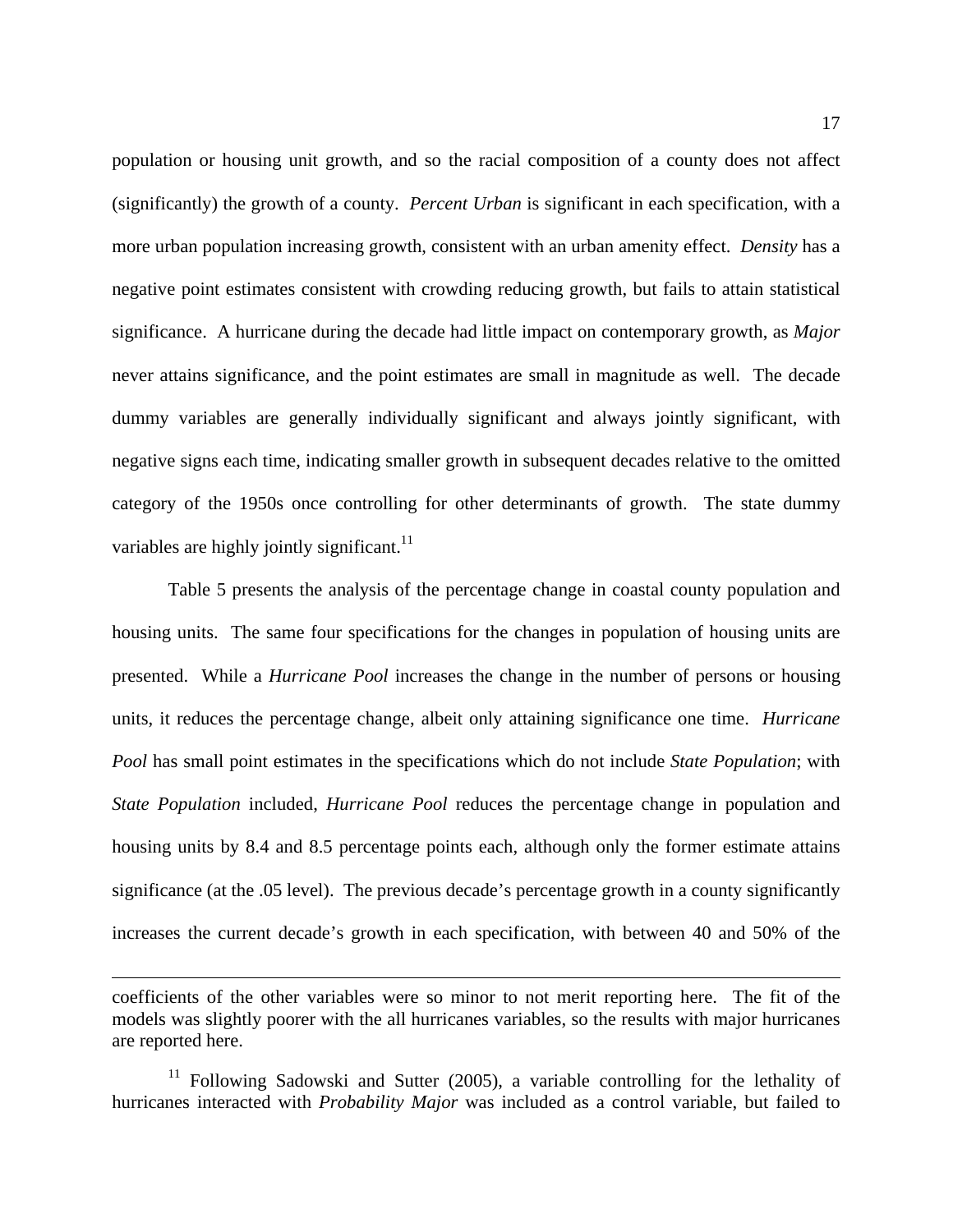growth persisting to the next decade. *State Population* is a significant (at the .01 level) determinant of both population and housing. The coefficients on *State Population* exceed one, indicating that a one percentage point growth in the population of the non-coastal counties of the state increases coastal county growth by more than one percentage point. In this sense, growth in a state as a whole is amplified in coastal areas. The other significant determinants of percentage changes are *Density*, which reduces the growth in *Housing Units*, and *Percent Urban*, which reduces the percentage change in the specification for *Housing Units* which includes *State Population*. The decade dummy variables again are significant determinants of growth, with growth in the 1960s, 1980s and 1990s being slower than in the 1950s, the omitted category. The 1970s witnessed slower growth in population but faster growth in housing units, relative to the 1950s. Overall the goodness-of-fit of the models of percentage growth is notably lower than for the models of the change in population or housing units in Table 3.

 Table 5 investigates the role of state insurance commissioner selection on coastal growth. Election of state administrative offices like insurance commissioners stems from early in the Twentieth Century, and thus states rarely change the method of commissioner selection. Consequently, since no sate in this panel changed their method of selection during the period, state dummy variables cannot be included when *Elected* is included as an independent variable.<sup>12</sup> The first two columns of Table 5 then present specifications of the difference in population and housing units including *Elected* as a control variable. State variables control for differences in amenities, and particularly climate factors, and so these specifications are deficient in this regard.

attain significance.

1

 $12$  California was the most recent state to adopt election of the insurance commissioner, in 1990, but is not in my sample. Florida's first appointed insurance commissioner took office in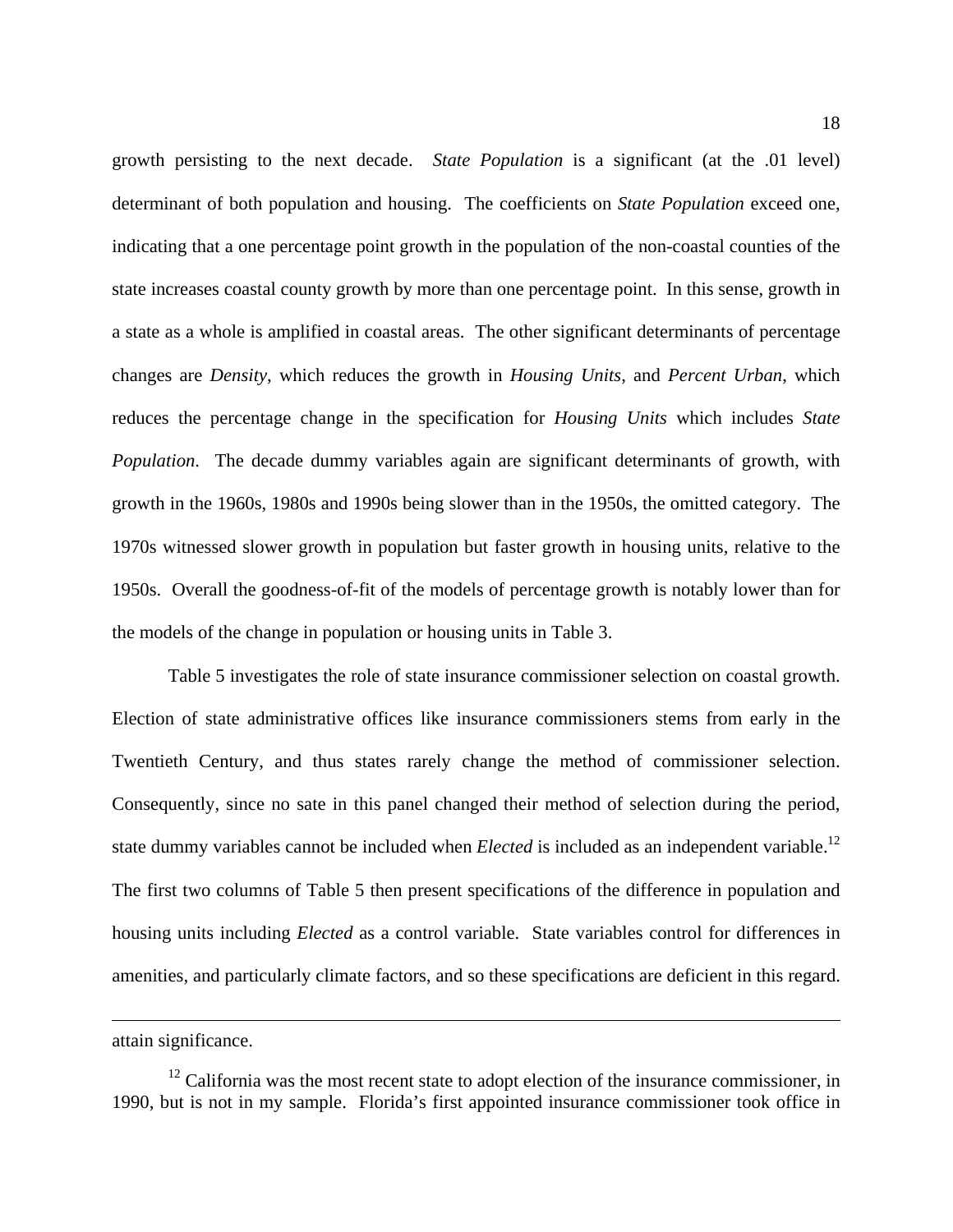Also *Probability Major* is omitted in these specifications, since this variable would capture some of the state fixed effects and thus be difficult to interpret. These specifications merely hint at a possible impact of state insurance commissioner election. *Elected* increases coastal county growth, although the effect is modest compared with the difference in means reported in Table 2 and fails to attain significance. In the difference specifications in columns (a) and (b), counties in states with an elected commissioner grew by an extra 4,100 residents and 2,200 housing units per decade, or about 2% and 3% of the mean beginning county population and housing stock. *Hurricane Pool* continues to increase growth, but the magnitude of its effect is reduced and the variable no longer attains significance in these specifications. The signs and significance of the other control variables resemble Table 3.

 The final two columns of Table 5 present the difference in population specification from the first column of Table 3 estimated separately for states with elected and appointed insurance commissioners; note that these specifications do include state dummy variables for the included states. The impact of a *Hurricane Pool* will depend on the regulation of the insurance market. Thus a residual market mechanism may not necessarily lead to lower premiums for wind coverage than observed in the regular market, and consequently may not affect growth. The last two specifications of Table 5 reveal that the effect of *Hurricane Pool* differed substantially across the elected and appointed commissioner states. *Hurricane Pool* significantly increased (at the .05 level) population growth in the appointed commissioner states (Alabama, South Carolina and Texas), by about 32,300 persons per decade. By contrast, the point estimate of *Hurricane Pool* is close to zero and does not approach significance in the elected commissioner states. Economic theory suggests that elected commissioners will regulate in a more pro-consumer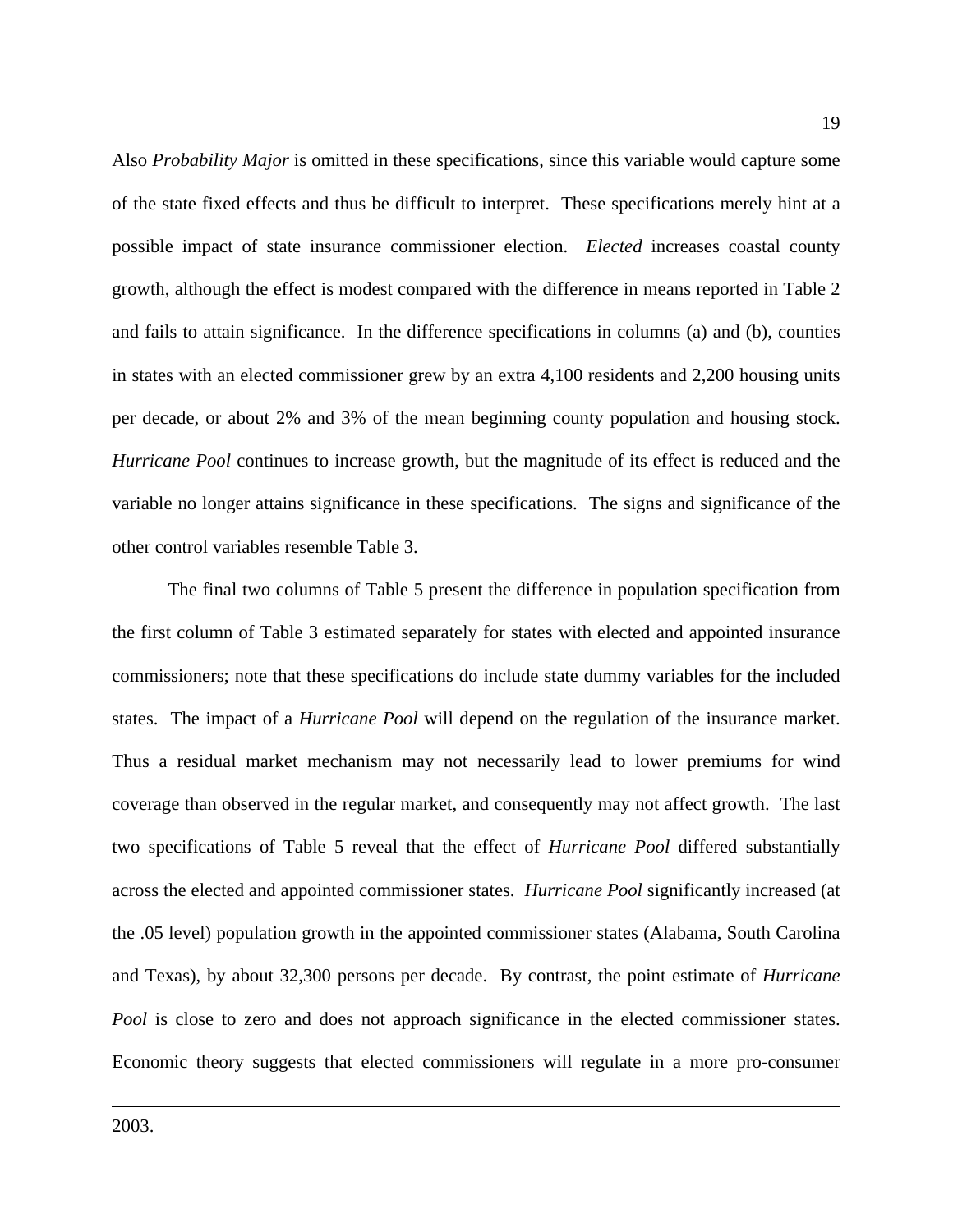fashion (Besley and Coate 2003); my results are consistent with this pattern. If states with elected commissioners already set premiums below market for high risk insurance, the marginal effect of a hurricane pool could easily be close to zero. The signs and significance of several control variables differ between appointed and elected commissioner states. Lagged population growth is significant only in the elected commissioner states, while *Probability Major* is also significant only in elected states. *Percent Urban* increases population change only attains significance in the elected commissioner states.

#### **5. Conclusion**

 Increasing societal vulnerability to hurricanes, defined as more persons and property in at-risk coastal areas, is the primary source of rising damages from hurricanes. A positive time trend in damage disappears when controlling for changes in coastal population and wealth in addition to inflation are controlled for (Pielke and Landsea 1998). Consequently to understand rising hurricane losses (and the potential for even greater losses from catastrophes for from an elevated rate of Atlantic hurricane activity), causes of coastal population growth must be understood. Increased vulnerability is not necessarily inefficient, and may simply reflect a wealthier society in which more people can afford to live or vacation near the ocean. Increasing coastal populations, however, could be a product of low probability, high consequence event bias, or result from government policies shifting some of the cost to taxpayers or insurance policy holders, in which cases population growth could be inefficient. Policies limiting coastal growth and development may raise or lower welfare, depending on why coastal counties are growing.

This paper has attempted to discriminate between these three explanations for coastal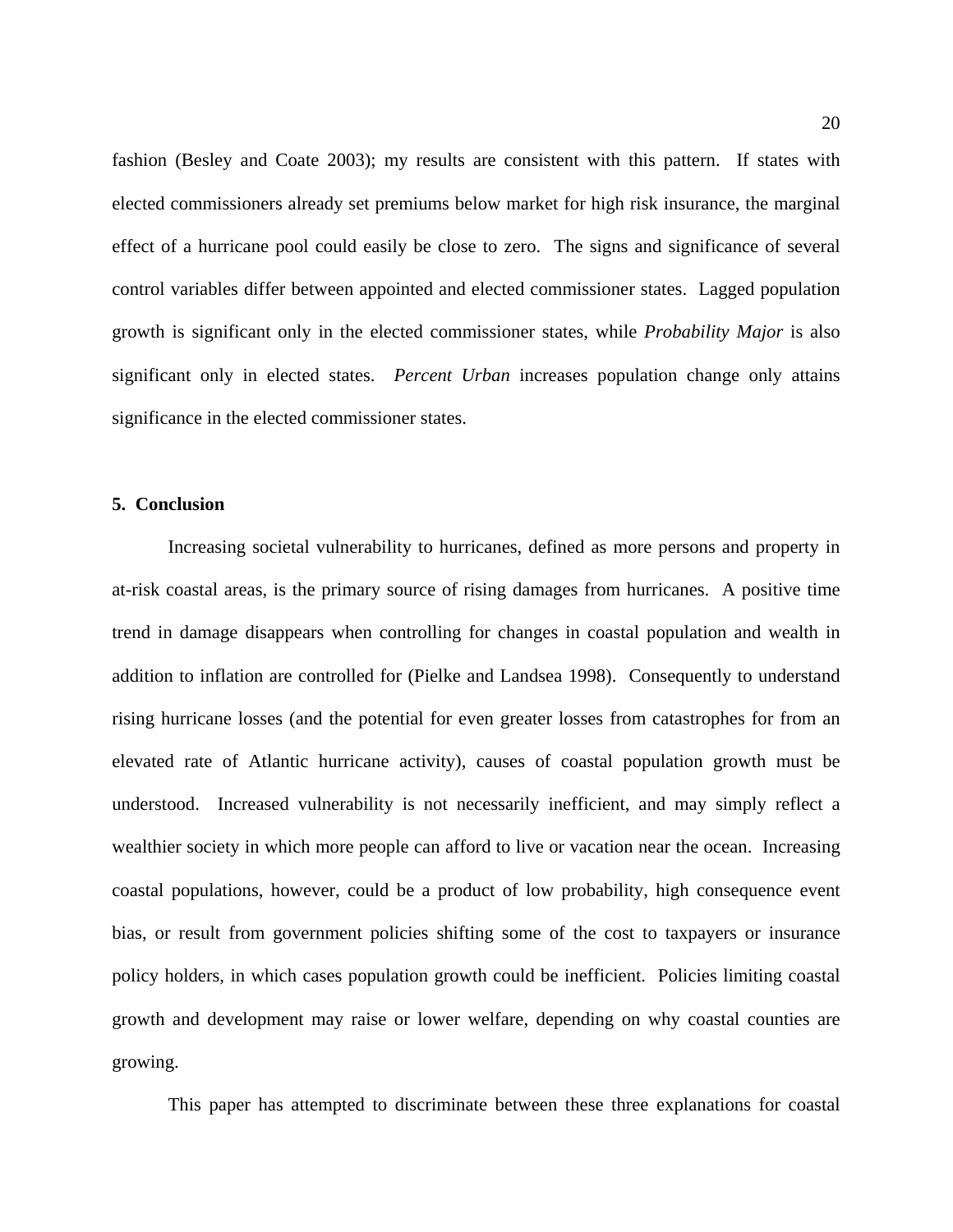growth. State hurricane insurance pools appear to have increased the absolute number of persons and number of housing units in coastal counties. Thus between 1970 and 2000, the period of existence for most of the state hurricane pools, the pools might account for growth equal to 40 percent or more of 1970 population and housing stock. But the result does not hold for the percentage change in population or housing units. The election of state insurance commissioners might have contributed to substantial coastal county growth. Besley and Coate (2003) argue that elected regulators will be more pro-consumer and my results here suggest elected insurance commissioners may be pro-high risk consumers. Together the impact of these policies suggest an important role for below market insurance rates, and particularly a commitment to subsidies through the establishment of residual market mechanisms, as contributing to growth. Growth has also been faster in counties facing the greatest risk of hurricane landfall, which is consistent with individuals ignoring hurricane risk in their location decisions due to low probability event bias, but which could also be due to hurricane risk reflecting unmodeled amenity values of high risk counties.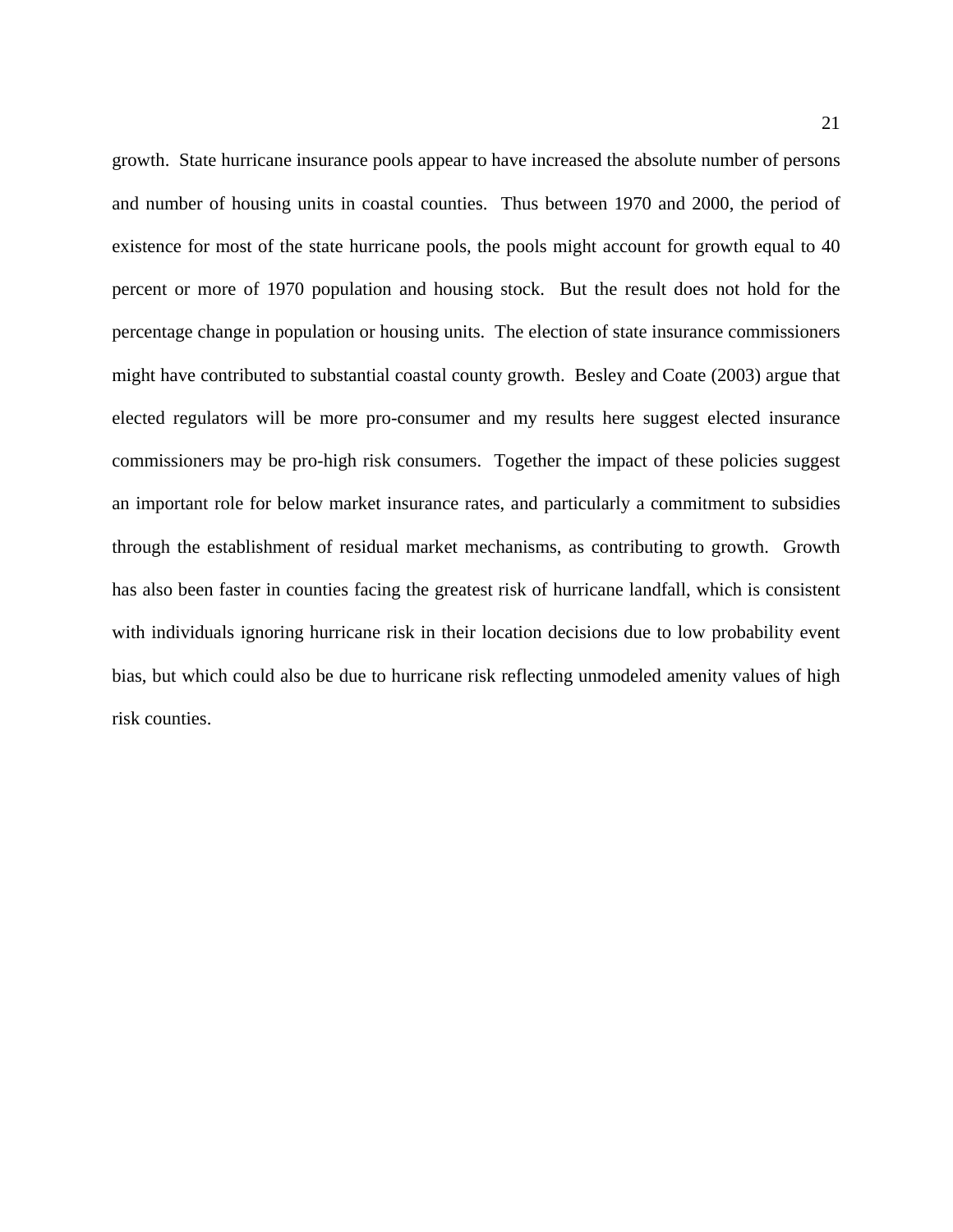#### **References**

Beron, K. J, Murdoch, J. C., Thayer, M. A., and Wim P. M Vijverberg, W. P. M.. (1997) An Analysis of the Housing Market Before and After the 1989 Loma Prieta Earthquake. *Land Economics*, 73: 101-113.

Besley, Timothy, and Stephen Coate. 2003. "Elected versus Appointed Regulators: Theory and Evidence." *Journal of the European Economic Association*, 1(5):1176-1206.

Blake, Eric S., Edward N. Rappaport, and Christopher W. Landsea. 2007. "The Deadliest, Costliest, and Most Intense United States Tropical Cyclones from 1851 to 2006 (and Other Frequently Requested Hurricane Facts)." National Hurricane Center, Miami, available on-line at http://www.nhc.noaa.gov/pdf/NWS-TPC-5.pdf.

Brookshire, David S., Thayer, Mark A., Tschirhart, J., and Schulze, William D.. (1985) "A Test of the Expected Utility Model: Evidence from Earthquake Risks. *Journal of Political Economy*, 93: 369-389.

Camerer, Colin, and Kunreuther, Howard. (1989) Decision Processes for Low Probability Events: Policy Implications. *Journal of Policy Analysis and Management*, 8: 565-592.

Carbone, Jared. C., Hallstrom, Daniel G., and Smith, V. K. (2006) Can Natural Experiments Measure Behavioral Responses to Environmental Risks? *Environmental and Resource Economics*, 33(3): 273-292.

Hallstrom, Daniel G., and Smith, V. Kerry. (2005) Market Responses to Hurricanes. *Journal of Environmental Economics and Management*, 50(3): 541-561.

Kunreuther, Howard. 1996. "Mitigating Disaster Losses through Insurance." *Journal of Risk and Uncertainty*, 12: 171-187.

Kunreuther, Howard, and Mark Pauly. 2004. "Neglecting Disaster: Why Don't People Insure Against Large Losses?" *Journal of Risk and Uncertainty*, 28(1):5-21.

Kunreuther, Howard, and Mark Pauly. 2006. "Rules Rather than Discretion: The Lessons from Hurricane Katrina." *Journal of Risk and Uncertainty*, 33(1-2): 101-116.

Landry, Craig E., Okmyung Bin, Paul Hindsley, John C. Whitehead, and Kenneth Wilson. 2007. "Going Home: Evacuation-Migration Decisions of Hurricane Katrina Survivor." *Southern Economic Journal*, forthcoming.

MacDonald, D. N., Murdock, J. C. and White, H. L. (1987) Uncertain Hazards, Insurance, and Consumer Choice: Evidence from Housing Markets. *Land Economics*, 63: 361-371. Meier, Kenneth J. 1991. "The Politics of Insurance Regulation." *Journal of Risk and Insurance*, 58(4): 700-713.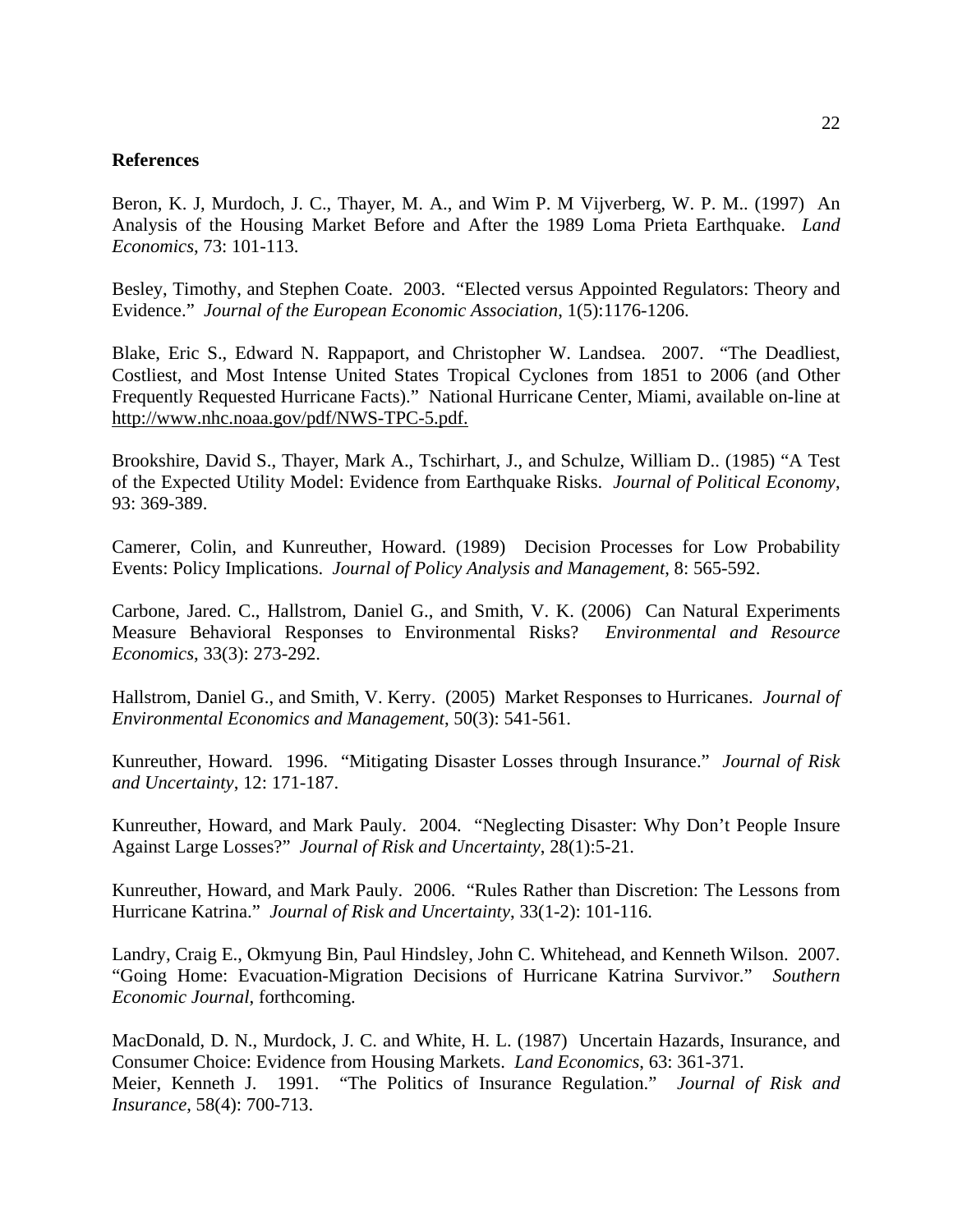Pielke Jr., Roger A., and Christopher W. Landsea. 1998. "Normalized Hurricane Damages in the United States." *Weather and Forecasting*, 13:621-631.

Ruhil, Anirudh V. S., and Paul Teske. 2003. "Institutions, Bureaucratic Decisions, and Policy Outcomes: State Insurance Solvency Regulation." *Policy Studies Journal*, 31(3):353-372.

Sadowski, Nicole Cornell, and Daniel Sutter. 2005. "Hurricane Fatalities and Hurricane Safety: Are Safer Hurricanes More Damaging?" *Southern Economic Journal*, 72(2):422-432.

Shilling, J. D., John D. Benjamin, and C. F. Sirmans. 1985. "Adjusting Comparable Sales for Floodplain Location." *Appraisal Journal*, 53: 429-436.

Sjaastad, Larry A. 1962. "The Costs and Returns of Human Migration." *Journal of Political Economy*, 70(5, pt2): 80-93.

Spiller, Pablo. 1990. "Politicians, Interest Groups, and Regulators: A Multiple-Principals Agency Theory of Regulation, or 'Let Them Be Bribed.'" *Journal of Law and Economics,* 33(1):65-101.

Spreyer, J. F., and Ragas, W. R. (1991) Housing Prices and Flood Risk: An Examination Using Spline Regression. *Journal of Real Estate Finance and Economics*, 4: 395-407.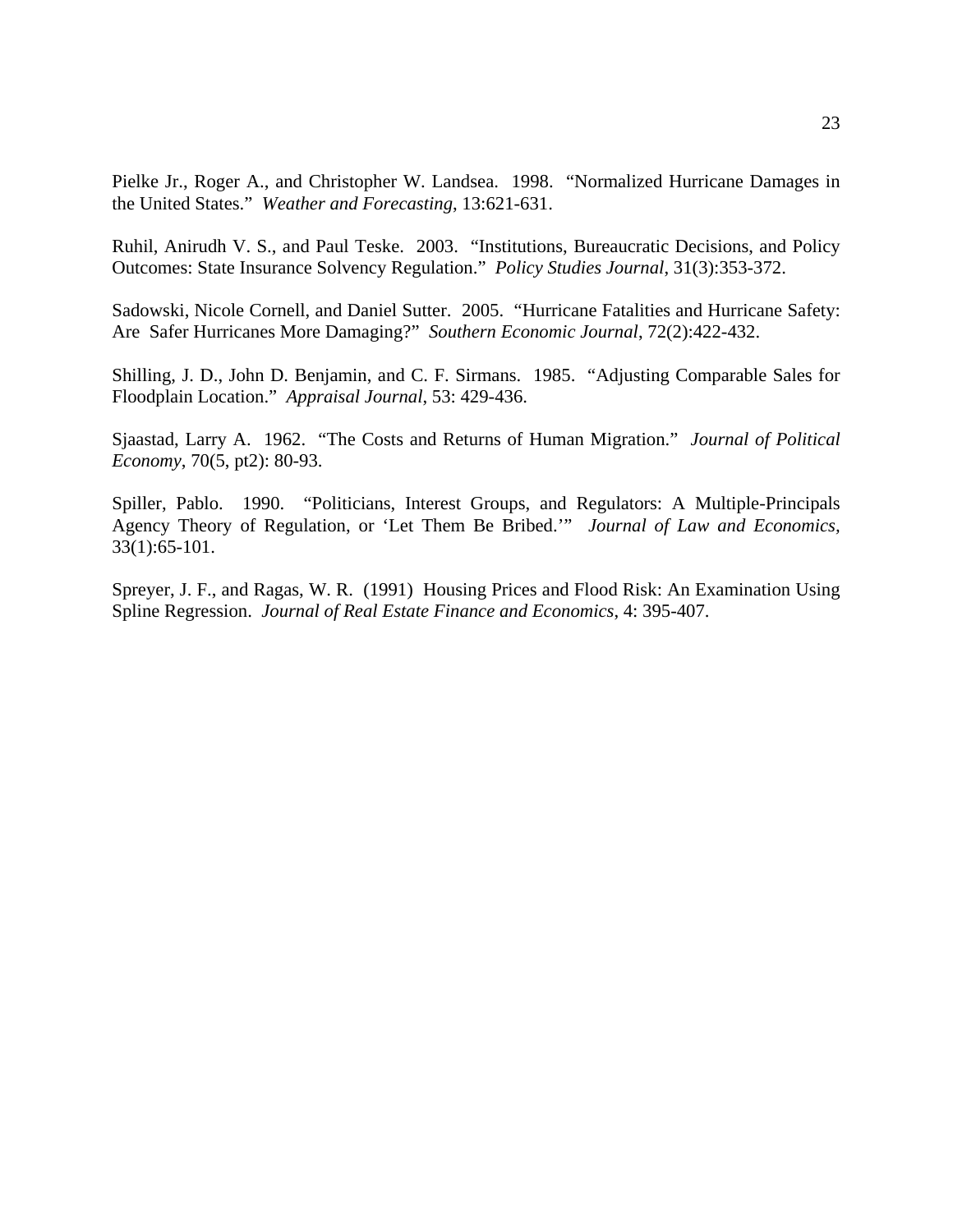

**Figure 1**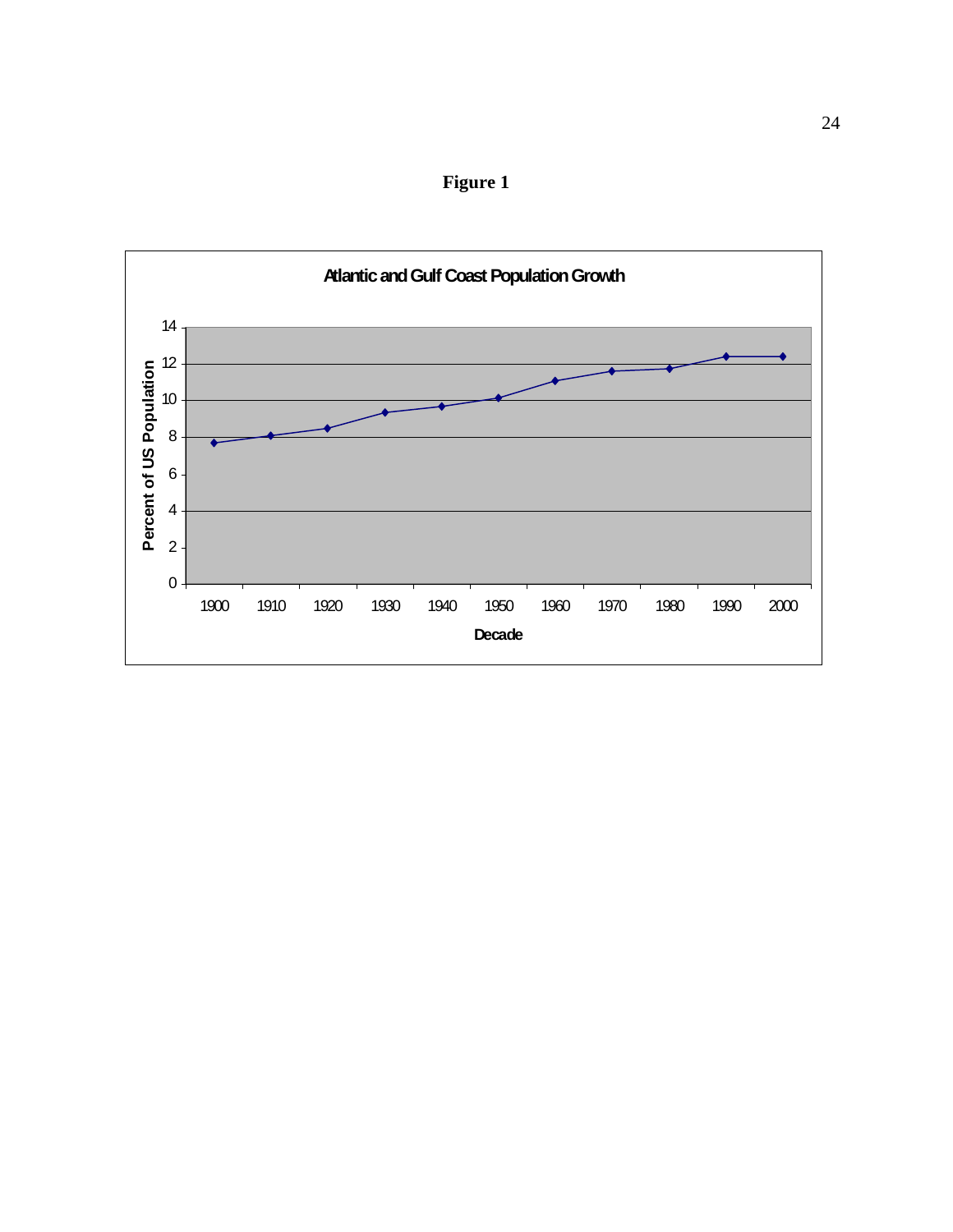

**Figure 2: Distribution of Decadal Population Changes**

Note: County population changes in thousands of persons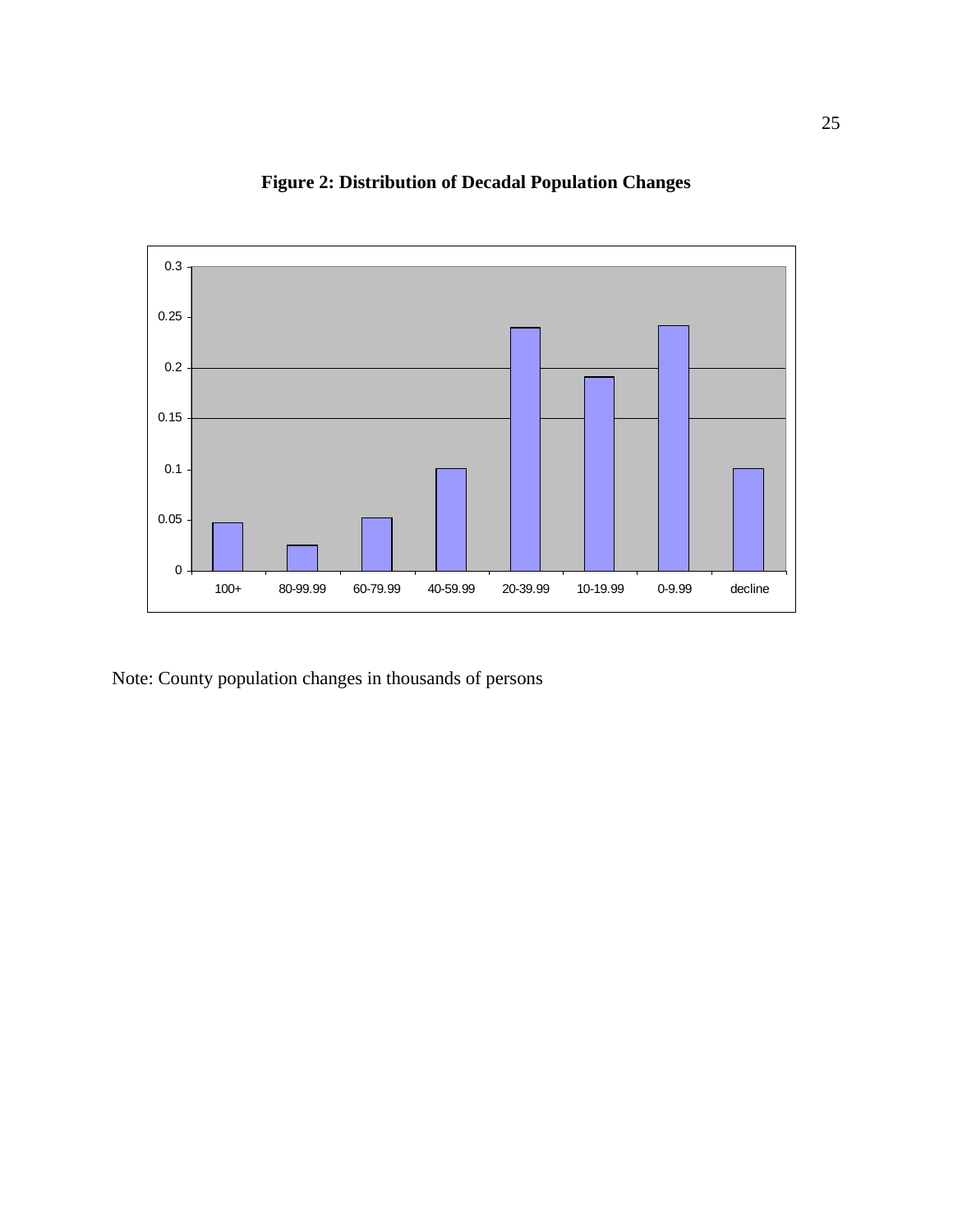

**Figure 3: Distribution of Decadal County Housing Unit Changes**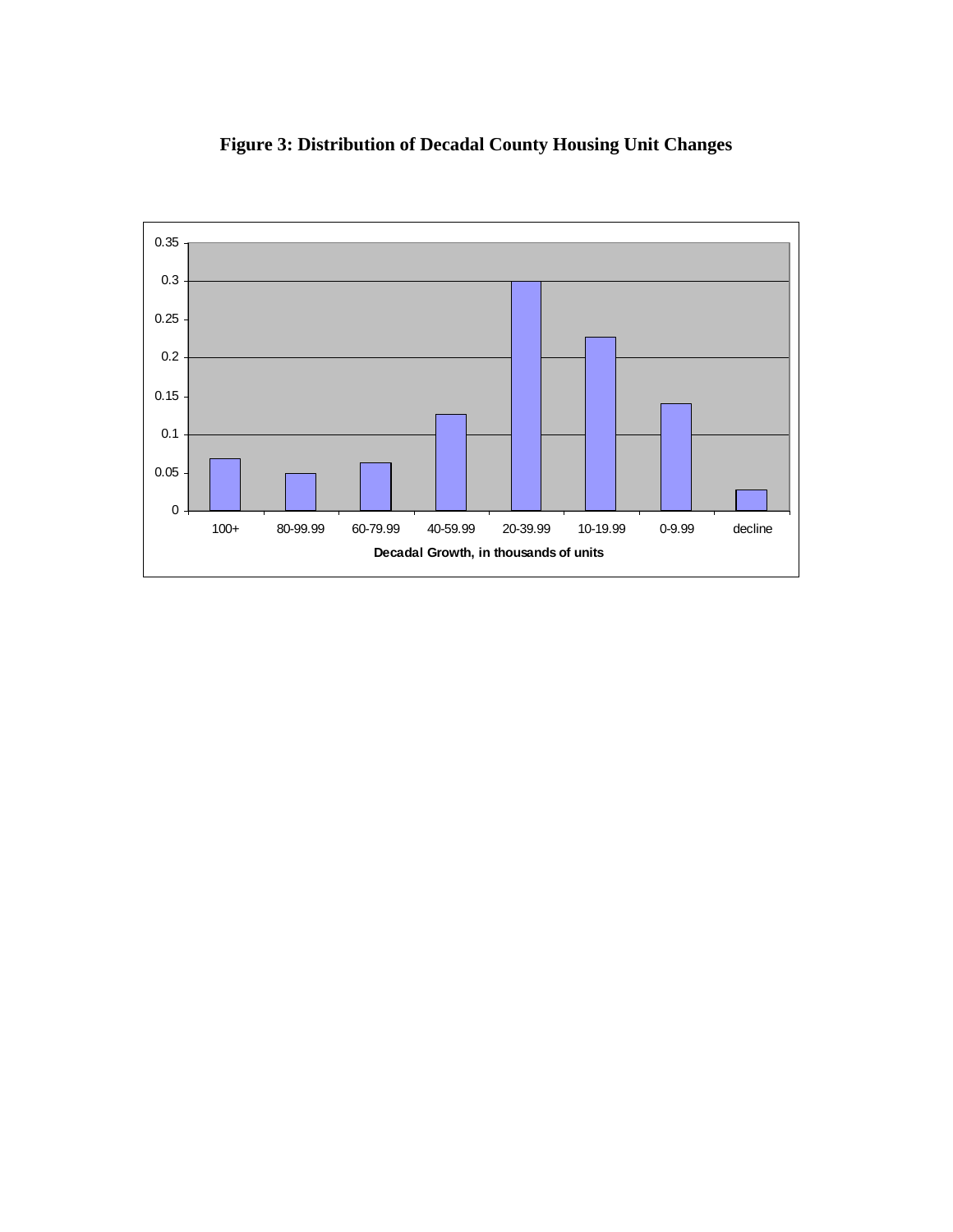# **Table 1: Summary Statistics**

|                                 |       | Standard  |          |         |
|---------------------------------|-------|-----------|----------|---------|
| Variable                        | Mean  | Deviation | Minimum  | Maximum |
| Difference Population           | 31.41 | 68.94     | $-371.1$ | 627.4   |
| Difference Housing Units        | 16.35 | 27.08     | $-21.22$ | 232.8   |
| Percentage Population           | 28.26 | 37.41     | $-23.30$ | 371.1   |
| <b>Percentage Housing Units</b> | 37.51 | 38.32     | $-18.91$ | 288.9   |
| Hurricane Pool                  | .3709 | .4834     | 0.0      | 1.0     |
| Elected                         | .5132 | .5002     | 0.0      | 1.0     |
| Density                         | .9013 | 3.798     | .000316  | 39.12   |
| <b>Percent White</b>            | .8243 | .1394     | .3492    | 1.0     |
| Percent Urban                   | .5349 | .3700     | 0.0      | 1.0     |
| <b>State Population</b>         | 18.97 | 14.29     | $-3.044$ | 51.41   |
| Major Hurricane                 | .1589 | .3659     | 0.0      | 1.0     |
| Probability Major               | .0443 | .0335     | .0007    | .2039   |
|                                 |       |           |          |         |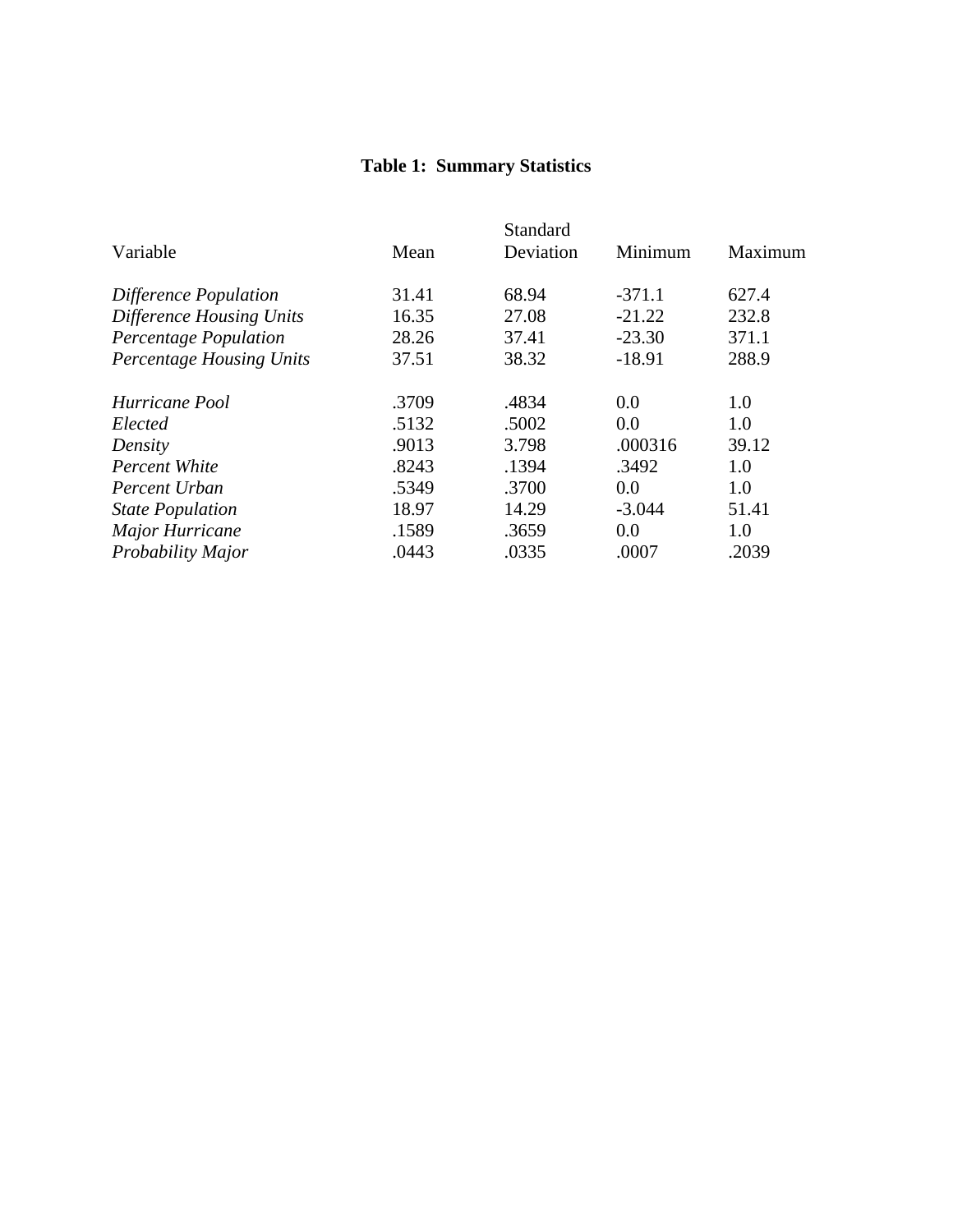# **Table 2: Insurance Regulation and Coastal County Growth**

|                                                  |                    | Population |            | Units   |  |
|--------------------------------------------------|--------------------|------------|------------|---------|--|
|                                                  | Difference Percent |            | Difference | Percent |  |
| <b>Full Sample</b>                               |                    |            |            |         |  |
| Hurricane Pool                                   | 35.23              | 29.74      | 19.94      | 43.03   |  |
| No Pool                                          | 29.13              | 27.38      | 14.22      | 34.23   |  |
|                                                  |                    |            |            |         |  |
| <b>Counties in States with Hurricane Pools</b>   |                    |            |            |         |  |
| Decade Prior<br><b>Establishment of Pool</b>     | 23.74              | 25.69      | 10.24      | 34.46   |  |
| Decade Following<br><b>Establishment of Pool</b> | 36.50              | 41.86      | 24.06      | 69.01   |  |
| <b>State Insurance Commissioner, Full Sample</b> |                    |            |            |         |  |
| Elected                                          | 35.80              | 39.82      | 18.00      | 51.00   |  |
| Appointed                                        | 26.79              | 15.16      | 14.60      | 23.38   |  |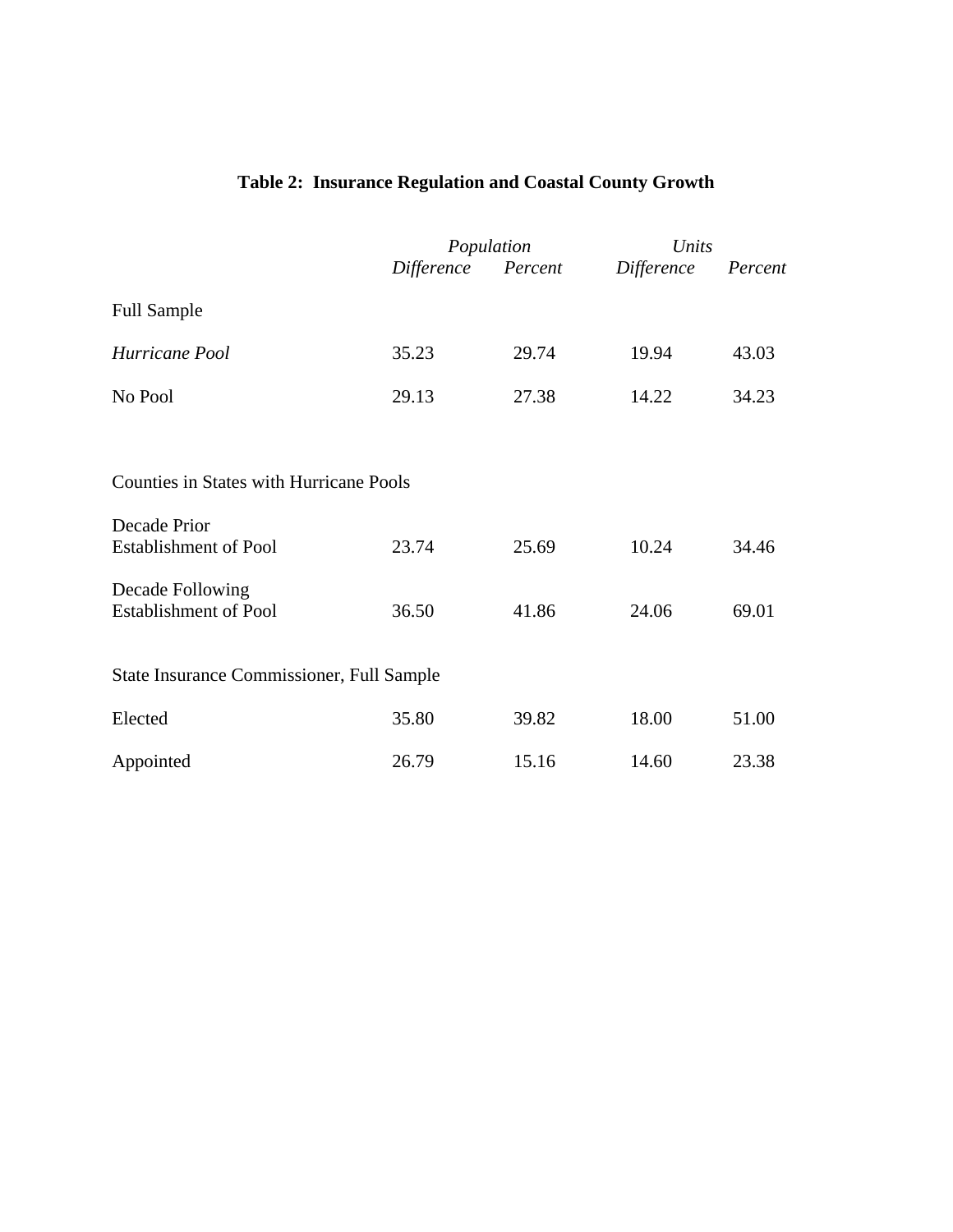|                         | Difference Population |                     | Difference Units |                   |
|-------------------------|-----------------------|---------------------|------------------|-------------------|
| Constant                | 29.9**                | $-0.947$            | $-.263$          | $-8.43$           |
|                         | (2.20)                | (0.06)              | (0.05)           | (1.48)            |
| Lagged Difference       | $.508***$             | $.523***$           | $.626***$        | $.636***$         |
|                         | (2.67)                | (2.74)              | (3.41)           | (3.48)            |
| Hurricane Pool          | 23.3***               | $16.2*$             | $6.38*$          | 4.46              |
|                         | (1.83)                | (1.78)              | (1.90)           | (1.29)            |
| Density                 | $-3.60$               | $-3.47$             | $-.428$          | $-.411$           |
|                         | (1.16)                | (1.11)              | (1.03)           | (0.99)            |
| Percent White           | $-34.2$               | $-31.5$             | 3.17             | 3.91              |
|                         | (1.30)                | (1.22)              | (0.38)           | (0.46)            |
| Percent Urban           | $12.2*$               | 10.8                | $5.42*$          | 5.00              |
|                         | (1.65)                | (1.45)              | (1.71)           | (1.63)            |
| <b>State Population</b> |                       | $1.22***$<br>(2.71) |                  | $.365*$<br>(1.72) |
| Major                   | 4.42                  | 2.78                | 2.10             | 1.67              |
|                         | (0.81)                | (0.47)              | (1.05)           | (0.81)            |
| Probability Major       | 655***                | 644***              | 198**            | 194**             |
|                         | (3.43)                | (3.38)              | (2.21)           | (2.19)            |
| D1960                   | $-15.9***$            | $-4.04$             | $-7.81***$       | $-4.63**$         |
|                         | (4.33)                | (0.89)              | (6.22)           | (2.17)            |
| D1970                   | $-31.8***$            | $-23.4***$          | .0382            | 2.29              |
|                         | (3.69)                | (3.67)              | (0.02)           | (0.89)            |
| D1980                   | $-26.0***$            | $-11.3$             | $-9.74***$       | $-5.91*$          |
|                         | (3.21)                | (1.63)              | (3.32)           | (1.72)            |
| D1990                   | $-23.4**$             | $-7.17$             | $-12.5***$       | $-8.20**$         |
|                         | (2.81)                | (1.01)              | (4.91)           | (2.45)            |
| Adjusted $R^2$          | .564                  | .573                | .691             | .695              |

## **Table 3: Regression Analysis of Coastal County Growth**

 $n = 605$ . Absolute t-statistics in parentheses based on panel corrected standard errors.  $*,$  \*\* and \*\*\* indicate significance at the 10%, 5% and 1% levels. Models include state dummy variables.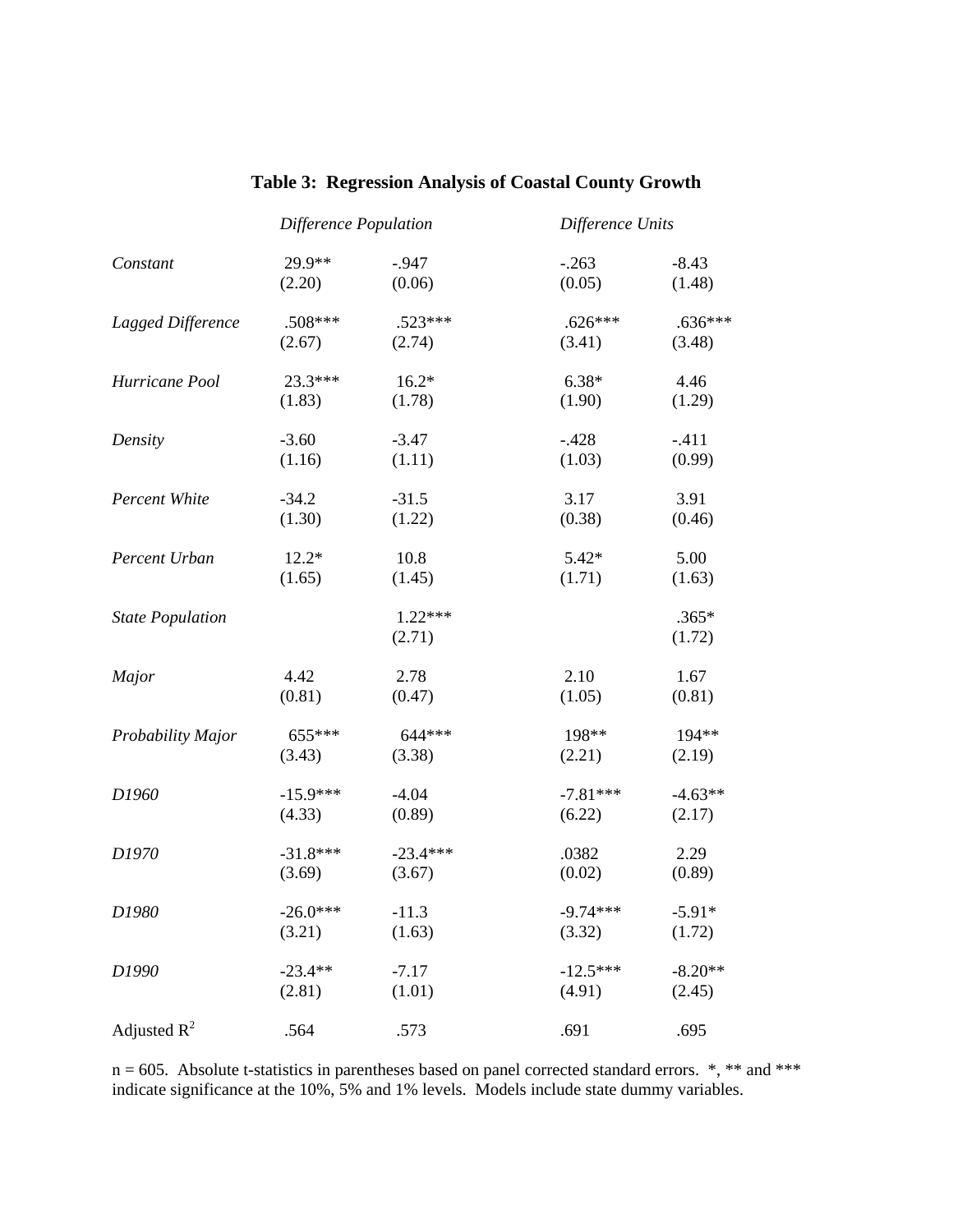|                         | <b>Percent Population</b> |                   | <b>Percent Units</b> |                     |
|-------------------------|---------------------------|-------------------|----------------------|---------------------|
| Constant                | 22.1                      | $-12.6$           | 26.0                 | $-5.51$             |
|                         | (1.33)                    | (0.78)            | (1.55)               | (0.34)              |
| <b>Lagged Percent</b>   | $.421*$                   | $.444**$          | $.626**$             | $.463**$            |
|                         | (1.83)                    | (2.22)            | (2.28)               | (2.45)              |
| Hurricane Pool          | $-.785$                   | $-8.38**$         | $-1.57$              | $-8.49$             |
|                         | (0.08)                    | (2.22)            | (0.14)               | (1.41)              |
| Density                 | .775                      | $-.707$           | $-.556*$             | $-.504*$            |
|                         | (1.64)                    | (1.55)            | (1.81)               | (1.77)              |
| Percent White           | 5.72                      | 6.86              | 2.07                 | 3.85                |
|                         | (0.23)                    | (0.31)            | (0.08)               | (0.17)              |
| Percent Urban           | $-6.87$                   | $-8.10$           | $-10.1$              | $-11.1*$            |
|                         | (0.88)                    | (1.07)            | (1.57)               | (1.77)              |
| <b>State Population</b> |                           | 1.41***<br>(6.78) |                      | $1.25***$<br>(4.31) |
| Major                   | $-3.13$                   | $-5.02$           | $-.0442$             | $-1.77$             |
|                         | (1.14)                    | (1.56)            | (0.02)               | (0.54)              |
| Probability Major       | 102                       | 99.1              | 94.3                 | 93.9                |
|                         | (1.04)                    | (1.02)            | (0.95)               | (0.94)              |
| D1960                   | $-31.0***$                | $-17.4***$        | $-30.6***$           | $-18.2***$          |
|                         | (7.23)                    | (4.54)            | (11.3)               | (4.95)              |
| D1970                   | $-31.8*$                  | $-2.16$           | 9.11                 | 17.8***             |
|                         | (1.81)                    | (0.68)            | (1.24)               | (3.72)              |
| D1980                   | $-26.5***$                | $-9.96***$        | $-27.8***$           | $-13.1**$           |
|                         | (4.26)                    | (2.94)            | (3.55)               | (2.08)              |
| D1990                   | $-24.9***$                | $-6.26$           | $-28.8***$           | $-12.2**$           |
|                         | (3.79)                    | (1.50)            | (3.94)               | (2.09)              |
| Adjusted $R^2$          | .408                      | .455              | .504                 | .539                |

### **Table 4: Regression Analysis of Coastal County Growth**

 $n = 605$ . Absolute t-statistics in parentheses based on panel corrected standard errors.  $*,$  \*\* and \*\*\* indicate significance at the 10%, 5% and 1% levels. Models include state dummy variables.